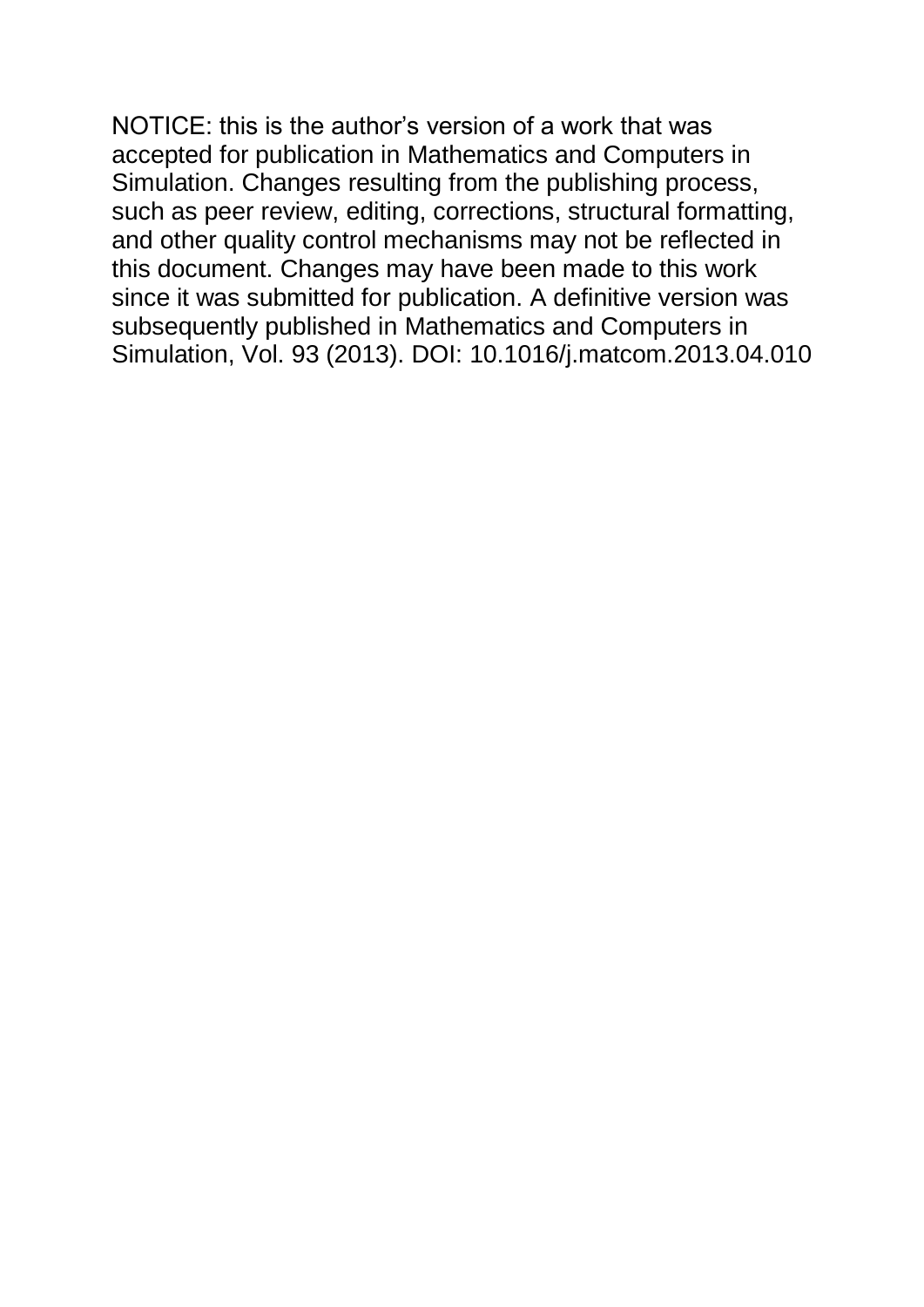# Measuring bias in a term‐structure model of commodity prices through the comparison of simultaneous and sequential estimation

#### Hiroaki Suenaga<sup>a</sup>

<sup>a</sup> School of Economics and Finance, Curtin University, GPO Box U1987, Perth, WA 6845, Australia. email: hiroaki.suenaga@cbs.curtin.edu.au, phone: +61-8-9266-4480, fax: +61-8-9266-3026.

#### Abstract

This study examines bias in a term‐structure model of commodity prices in specifying the true stochastic dynamics of underlying spot price. The bias is quantified by comparing the model estimated by the conventional method of estimating all model parameters simultaneously with a panel of futures prices and the model estimated by an alternative method of estimating model parameters in two steps. In this alternative approach, a subset of model parameters is first estimated on the first difference of observed futures prices so that these parameters are free from bias in specifying deterministic price variation and the dynamics of the underlying state variables. In the second step, the remaining model parameters are estimated on the futures price equations, while holding the parameters estimated in the first step. Empirical applications to four commodities (gold, crude oil, natural gas, and corn) reveal that the two-factor model widely considered in the literature is subject to a misspecification bias of substantial size. Out-of-sample forecast test indicates that, for three of the four commodities considered, the model estimated by the sequential method yields a considerably more accurate price forecast than the model estimated by the simultaneous method.

**Keywords**: commodity prices, term‐structure model, volatility,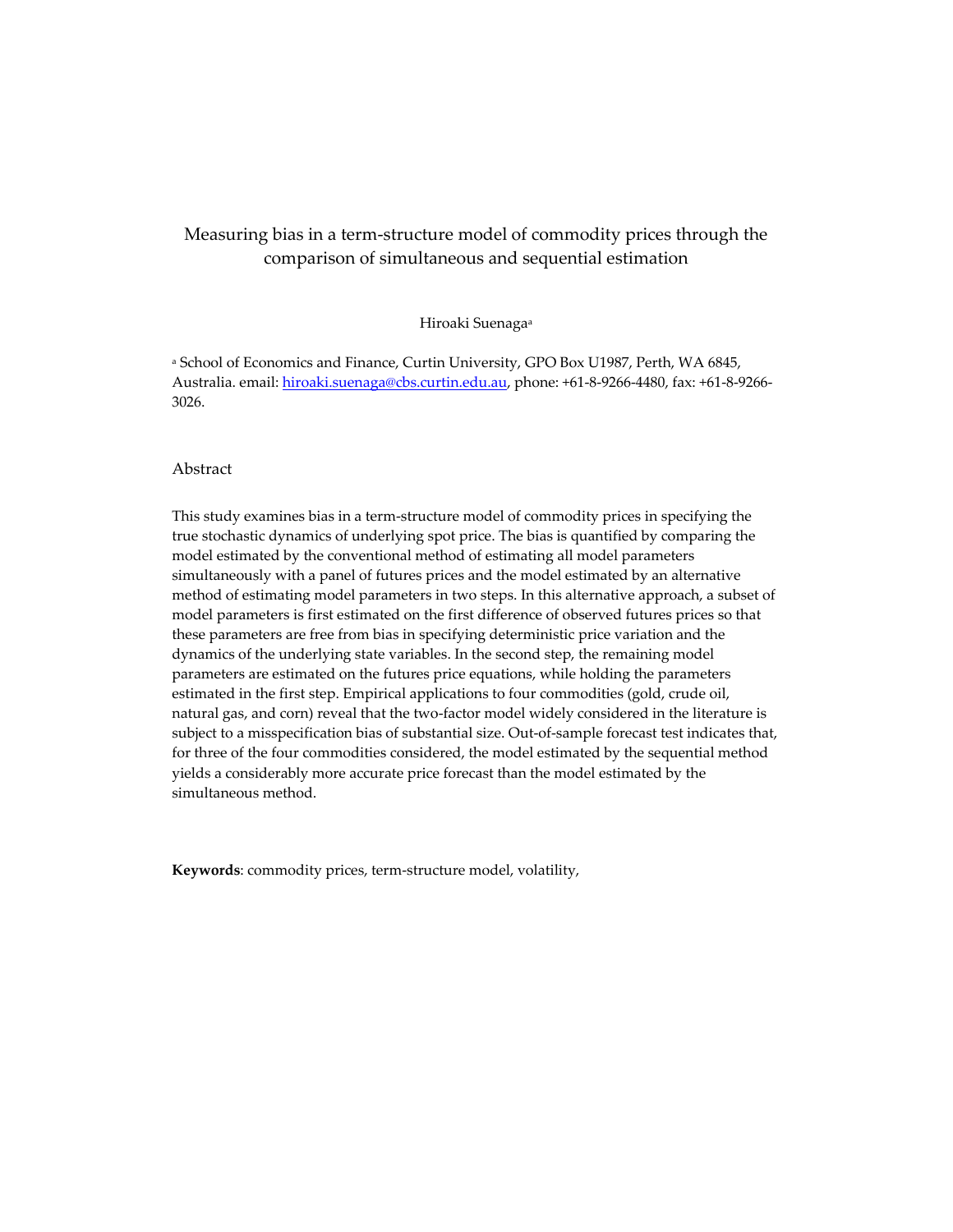# 1. Introduction

-

Recent increase in the level and volatility of oil, metals, and other primary commodity prices has raised the importance of a better understanding of the stochastic properties of these commodity prices and tools to hedge against price risks. Stochastic dynamics of commodity prices and pricing of derivative contracts have been studied extensively in the field of financial economics. The standard approach in this literature is to specify the stochastic dynamics of an underlying asset, usually the spot price of the commodity under investigation, by a series of stochastic differential equations, and derive from the suggested model valuation formulas of various derivative contracts whose payoff depends on the value of the underlying asset realized at the contract maturity date [7]. 1

Recent advancements in this modeling approach have been attained through increasing the number of state variables to specify the stochastic dynamics of the underlying spot price and/or stipulating more complex stochastic process of each state variable. These flexible models generally exhibit better fit to the observed price data. Yet, it is often understated that these models only approximate true stochastic dynamics of commodity prices. In particular, the theory of storage illustrates that, for a commodity with significant storage cost and seasonality in demand and/or supply, an equilibrium path of spot and futures prices is highly non-linear and cannot be expressed in a reduced form even in a simulation setting [25]. Thus, no matter how flexible they are specified, models specifying the dynamics of commodity prices are intrinsically subject to approximation bias.

The main objective of this study is twofold. First, this study examines bias in a two-factor term-structure model of commodity prices widely considered in the literature. The bias is measured by comparing the model estimated by two different methods. The first method, the one standard in the literature, is to estimate all model parameters simultaneously with a panel of observed futures prices. The second method estimates a subset of model parameters that appear on the first difference of observed futures prices. First differencing eliminates the dynamics of the underlying state variables and leaves only the innovation errors in the estimation equation. It also eliminates seasonal and other deterministic price variation from

<sup>&</sup>lt;sup>1</sup> A literature on the dynamics of oil and petroleum commodity prices has been growing. However, many studies commonly examine, either separately or jointly with the spot price series, a single time series constructed by splicing nearby futures prices (see, for example, Lee et al. [9] and Chang et al. [3]). In contrast, term-structure models link the spot price to multiple futures prices observed per day through no arbitrage. The focus of this paper is centered on the evaluation of these term-structure models in their implications for price variances and cross-sectional correlation.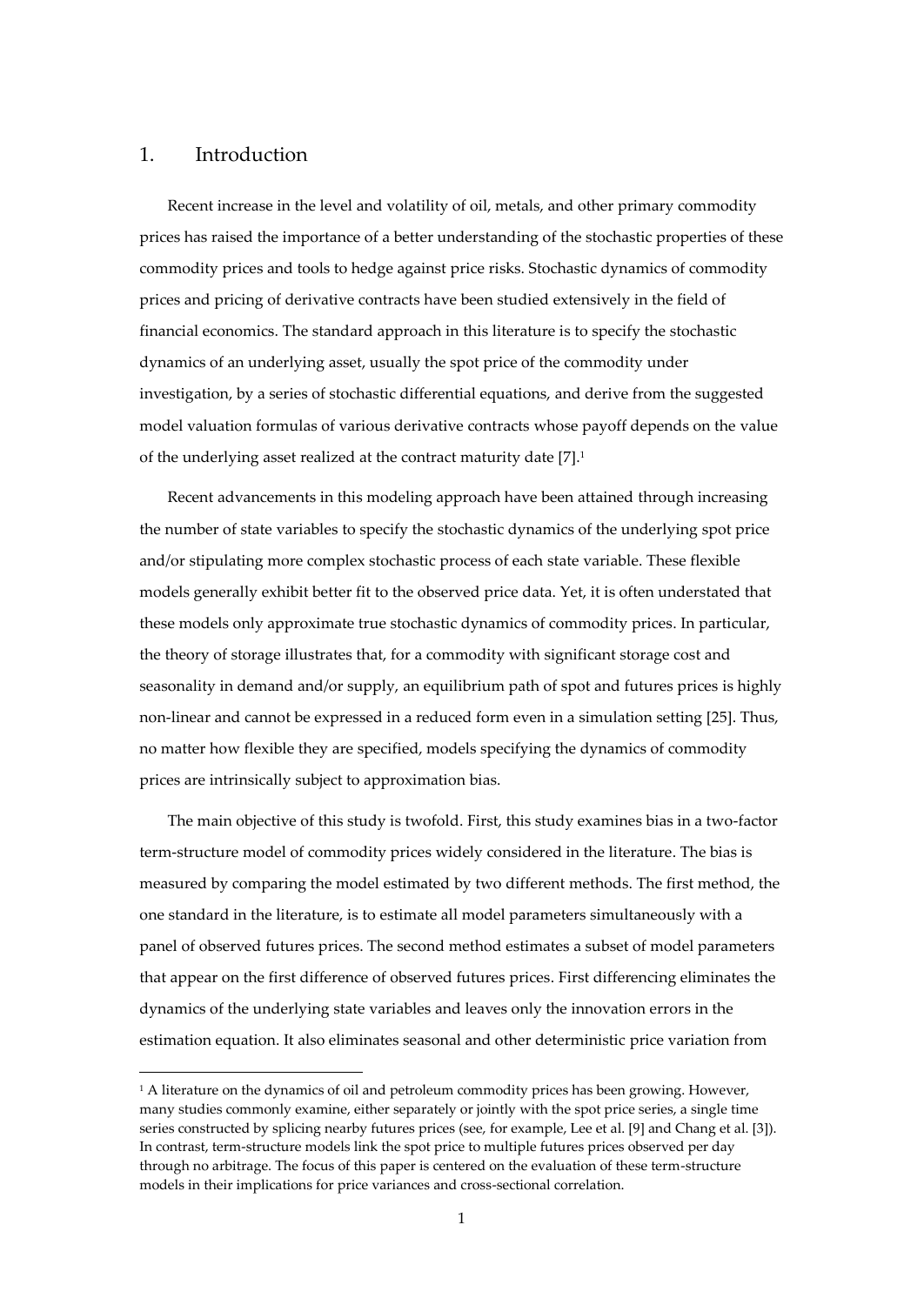the estimation equation. Thus, it allows estimation of the key model parameters without imposing *a priori* restrictions on the dynamics of the state variables and deterministic price variation. The bias in specifying these dynamics is captured by the idiosyncratic error included in the right-hand side of the futures price equation in the standard approach of estimating all model parameters simultaneously with a panel of futures prices. Thus, the magnitude of this misspecification bias is measured through comparing the estimated variance of the idiosyncratic error between the two estimation methods.

The second objective of this study is to propose a sequential procedure to estimate parameters in a term-structure model of commodity prices. In this alternative approach, a subset of model parameters is first estimated on the first difference of observed futures prices so that the estimated parameters are free from bias in specifying deterministic price variation and the dynamics of the state variables. In the second step, the remaining parameters, those determining seasonal mean prices and deterministic variation in the state variables, are estimated on the futures price equations while holding the parameters estimated in the first step. The proposed sequential method is evaluated empirically by its ability to forecast subsequent period futures prices, relative to the forecast based on the model estimated by the standard method of estimating all model parameters simultaneously.

Empirical applications of the model to four commodities with different characteristics (crude oil, natural gas, gold, and corn) illustrate that the conventional approach of estimating all model parameters simultaneously yields the variance of the idiosyncratic error that is substantially greater than the variance estimated on the first difference model. The result indicates that deterministic price variation and the dynamics of the state variables as specified in a conventional two-factor model are subject to an approximation bias of substantial size. The estimates of other model parameters also differ considerably between the two estimation methods. In particular, the simultaneous estimation method yields substantially lower seasonal mean price estimates and predicts higher values of the state variables for natural gas and gold than the sequential estimation method. Out-of-sample forecast test shows that the model estimated by the sequential method yields considerably more accurate forecast than the model estimated by the simultaneous method for natural gas, gold, and corn. For crude oil, the two estimation methods yield the forecasts with roughly the same accuracy.

The next section reviews the conventional approach to modeling the term structure of commodity prices and illustrates that this modeling approach is inherently subject to approximation bias. The section then proposes an alternative approach to the estimation of

2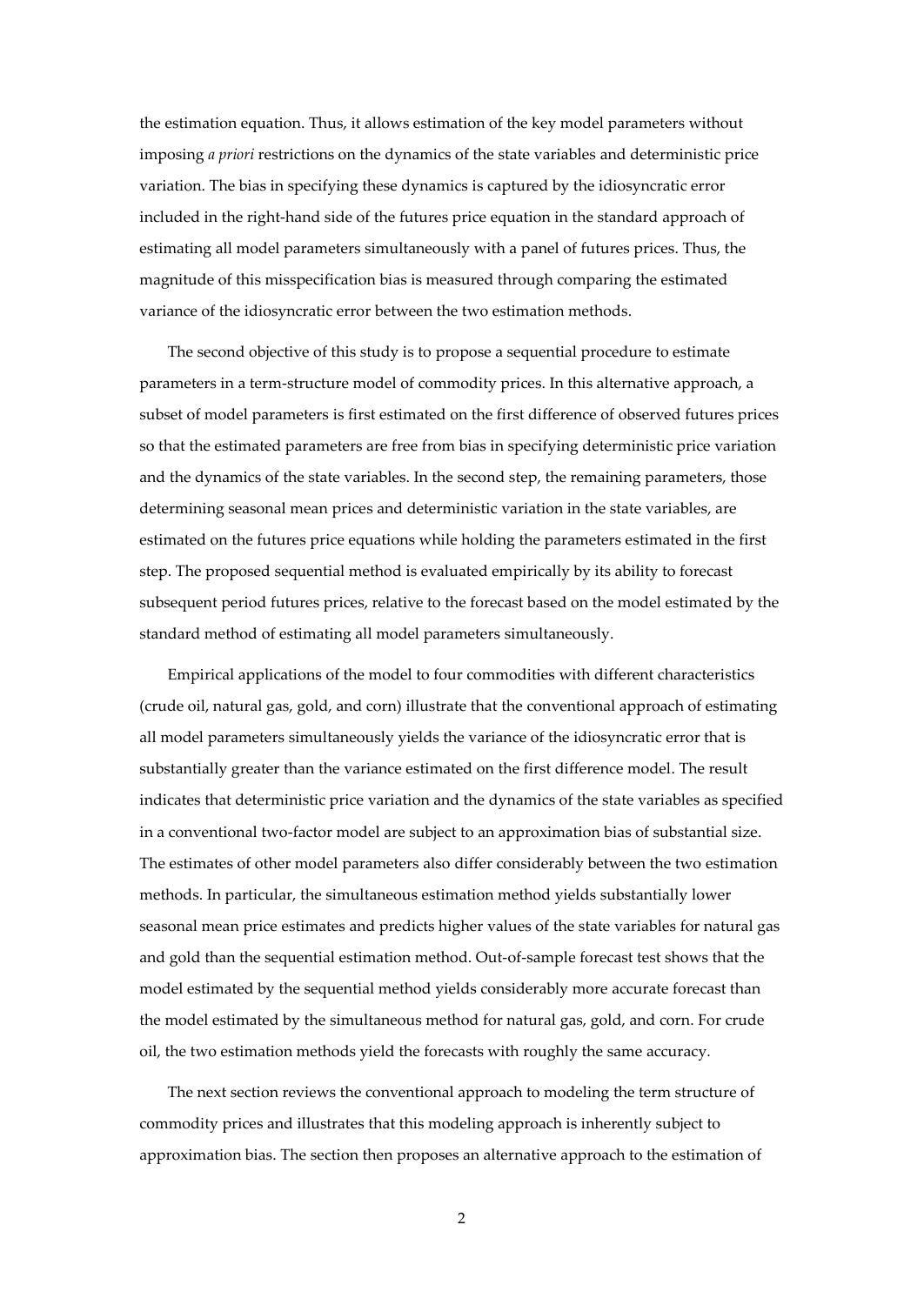the model parameters. Section three estimates a two-factor term structure model with data from four commodity markets and examines the model's bias in approximating the true price dynamics by comparing the estimated model parameters between the two estimation methods. The section also compares the two estimation methods by their relative accuracy in forecasting out-of-sample data. Section four concludes the paper.

# 2. Bias in Term-Structure Models of Commodity Prices

A conventional approach to modeling term structure of commodity prices can be exemplified by the two-factor model of Sorensen [19]. In this model, the log spot price of the commodity is specified as a linear combination of three components; seasonal mean price and long-term (LT) and short-term (ST) deviation from seasonal mean price. The model takes the following form, 2

(1)  
\n
$$
\ln S_t = f(t; \mathbf{b}) + x_{1,t} + x_{2,t}
$$
\n
$$
dx_{1,t} = \mu dt + \sigma_1 dw_1
$$
\n
$$
dx_{2,t} = -\kappa x_{2,t} dt + \sigma_2 dw_2
$$
\n
$$
dw_1 dw_2 = \rho dt
$$

where  $S_t$  is the spot price in period *t*;  $f(t; \mathbf{b})$  represents seasonal or other deterministic variation in the spot price;  $x_{1,t}$  and  $x_{2,t}$  are the state variables representing, respectively, the LT and ST deviation from the seasonal mean price;  $dw_1$  and  $dw_2$  are increments to standard Brownian motions; and **b**,  $\mu$ ,  $\kappa$ ,  $\sigma$ <sub>1</sub>, and  $\sigma$ <sub>2</sub> are the parameters determining, respectively, the seasonal mean price, drift rate, mean reversion rate, and diffusion rate of the two stochastic factors.

The price in period *t* of the futures contract that matures in period *T* is obtained as the period *t* conditional expectation, under the risk-neutral probability measure, of the spot price in *T*. For the spot price following the stochastic process in (1), the pricing formula of this futures contract is obtained as, 3

(2)  $\ln F_{T,t} = f(T; \mathbf{b}) + A(\tau) + x_{1,t} + x_{2,t} e^{-\kappa \tau}$ 

-

<sup>&</sup>lt;sup>2</sup> Sorensen [19] applies the model (1) to the term structure of three agricultural commodity futures (corn, wheat, and soybean). Manoliu and Tompaidis [12] and Lucia and Schwartz [11] consider the same model in their analyses of natural gas and electricity prices, respectively.

<sup>&</sup>lt;sup>3</sup> The pricing formula (2) assumes constant market price of risks. See Sorensen [19] for more details.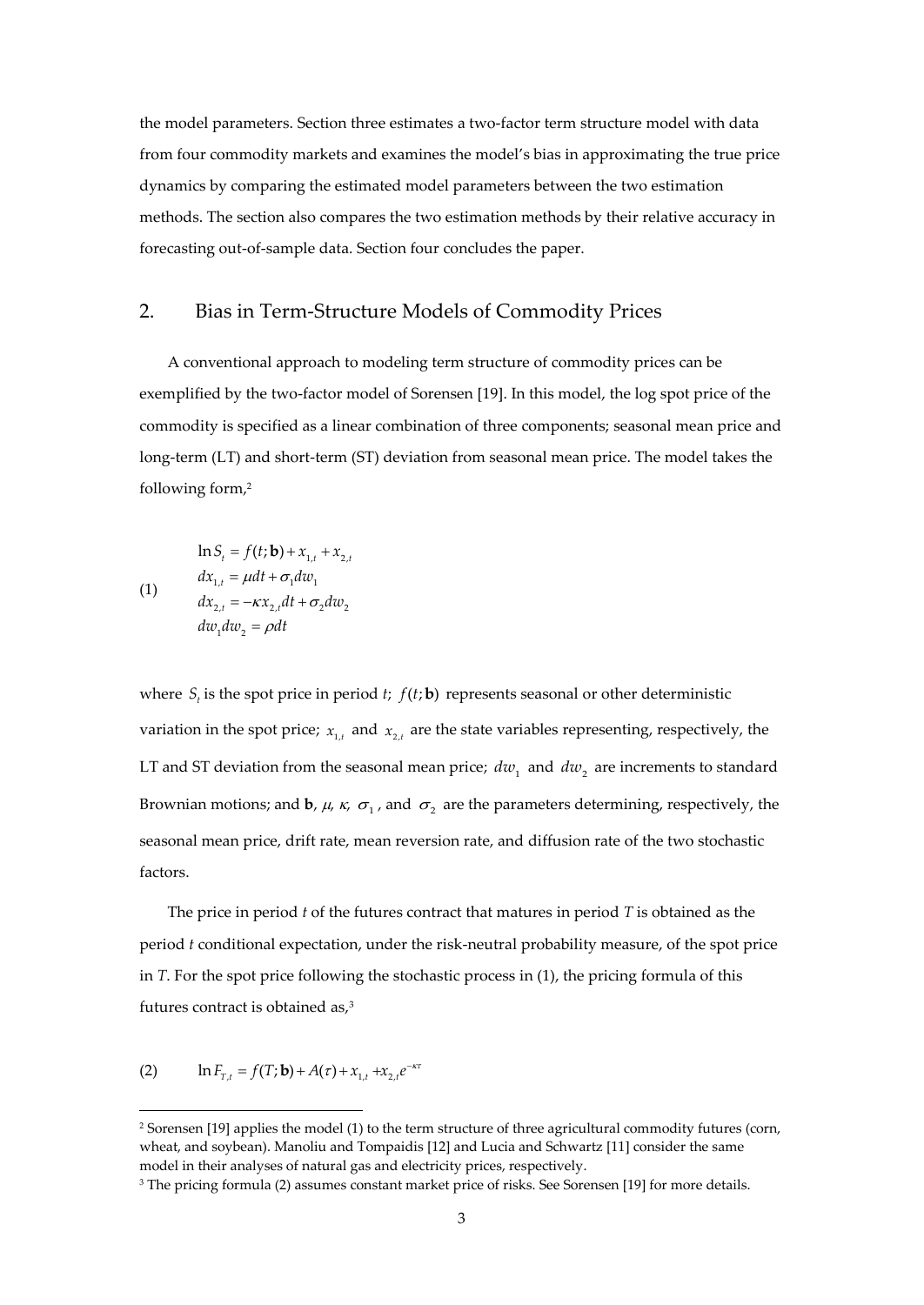where  $\tau = \left(\mu - \lambda_1 + \frac{\sigma_1^2}{2}\right)\tau + \frac{\sigma_2^2(1 - e^{-2\kappa\tau})}{4\kappa} - \frac{(\lambda_2 - \rho\sigma_1\sigma_2)(1 - e^{-\kappa\tau})}{\kappa}$  $A(\tau) = \left(\mu - \lambda_1 + \frac{\sigma_1^2}{2}\right) \tau + \frac{\sigma_2^2 (1 - e^{-2\kappa \tau})}{4\kappa} - \frac{(\lambda_2 - \rho \sigma_1 \sigma_2)(1 - e^{-\kappa \tau})}{\kappa},$  $\left(\mu-\lambda_{+}+\frac{\sigma_{1}^{2}}{r}\right)_{\tau+\sigma_{2}^{2}(1-e^{-2\kappa\tau})}-\frac{(\lambda_{2}-\rho\sigma_{1}\sigma_{2})(1-e^{-\kappa\tau})}{r}\right)$ = $\left(\mu-\lambda_1+\frac{\sigma_1^2}{2}\right)\tau+\frac{\sigma_2^2(1-e^{-2\kappa\tau})}{4\kappa}-\frac{(\lambda_2-\rho)}{2\kappa\kappa}$ ,  $\tau = T - t$  is the time-to-

maturity, and the two coefficients  $\lambda_1$  and  $\lambda_2$  are generally referred as the market price of risk associated with the corresponding state variable.

The set of parameters defining model (1),  $\mathbf{\Omega} = \{\mathbf{b}, \kappa, \sigma_1, \sigma_2, \lambda_1, \lambda_2, \rho\}$ , is usually estimated with futures price data. To fit equation (2) into multiple prices with different maturity dates observed per day, an error term, often called the measurement error, is added to the right-hand side of (2), which makes the values of the two state variables  $x_1$  and  $x_2$  not identifiable. The model is thus characterized econometrically as a latent factor model, which is commonly estimated through a filtering method. The model is represented in the following state-space form

(3) 
$$
\ln F_{T,t} = f(T; \mathbf{b}) + A(\tau) + x_{1,t} + e^{-\kappa \tau} x_{2,t} + u_{T,t}
$$
 ... Measurement equation

(4) 
$$
x_{1,t} = \mu + x_{1,t-1} + v_{1,t}
$$

$$
x_{2,t} = e^{-\kappa} x_{2,t-1} + v_{2,t}
$$
 ... Transition equation

where  $u_{T,t}$  is the measurement error with  $E[u_{T,t}] = 0$ ,  $V[u_{T,t}] = \sigma_{T,t}^2$ , and  $E[u_{T,t}, u_{S,s}] = 0$  for all  $t \neq s$  and/or  $T \neq S$ . In (4), the vector of innovation errors  $\mathbf{v}_t = \{v_{1,t}, v_{2,t}\}'$  is serially uncorrelated and identically distributed with  $\mathbf{v}_t \sim N(0, \mathbf{H})$  for all *t* where **H** is a 2 by 2 symmetric matrix with  $\sigma_1^2$  and  $\sigma_2^2$  on the main diagonal and  $\rho \sigma_1 \sigma_2$  off diagonal.

Term-structure models similar to (1) have been considered widely in the literature. 4 For example, Gibson and Schwartz [6] and Nielsen and Schwartz [14] consider a model similar to (1) in analyzing oil and copper, yet without a seasonal variation in mean price. 5 Models with more than two factors are also suggested in the literature. For example, Schwartz [16] extends the model (1) by adding a third factor representing the stochastic interest rate and applies it to

-

<sup>4</sup> See Lautier [8] for a comprehensive review on applications of term-structure models to various commodities.

<sup>5</sup> These two studies also parameterize the stochastic process of two factors differently from (1) so that the two factors are interpreted as representing the spot price and convenience yield factor. Schwartz and Smith [17] illustrate that, aside from the absence of seasonal variation in mean price, these models are equivalent to model (1).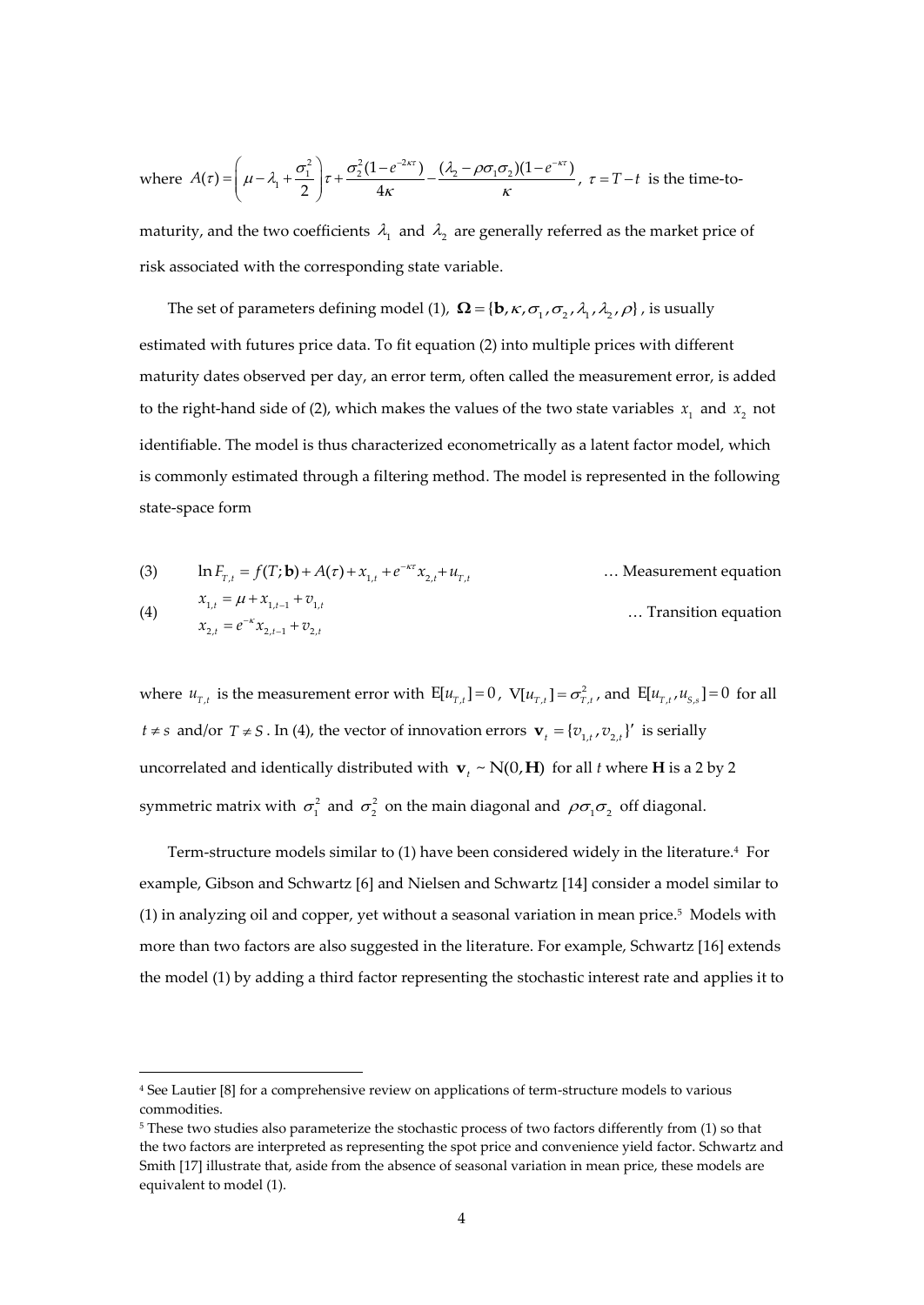gold, copper, and crude oil. <sup>6</sup> Casassus and Collin-Dufresne [2] also consider a three-factor model, yet allow the three factors to follow a more flexible stochastic process than Schwartz [16]. Cortazar and Naranjo [4] extend the model into a general *n*-factor setting, with each factor assumed to follow a Gaussian process.

With an increased number of state variables and/or more complex stochastic process stipulated on each variable, these flexible models generally exhibit better fit to the observed data. However, it is often understated that these models, even recently developed flexible models, only approximate the true stochastic dynamics of commodity prices. As shown by the theory of storage [15, 25], for a commodity with significant storage cost and seasonality in demand or supply, an equilibrium path of spot and futures prices exhibits highly non-linear dynamics. In particular, prices of concurrently traded futures contracts with different maturity dates are linked through inter-temporal arbitrage, yet this inter-temporal price link breaks at the end of demand year when discretionary inventory is driven to zero. This implies that cross-sectional price correlation across concurrently traded contracts varies discontinuously across season. <sup>7</sup> Stochastic processes of the underlying spot price stipulated in models of commodity price dynamics, even recently developed flexible models, cannot induce a futures price formula that replicates these complex dynamics of commodity futures prices.

Bias in approximating the true price dynamics can be very large for models imposing strong restrictions on the dynamics of the underlying spot price. The magnitude of this bias cannot be quantified either empirically or theoretically in the absence of a reduced-form expression of an equilibrium price path. One way to measure this bias, as proposed in this paper, is to compare the model defined in (3) and (4) with its first difference form,

(5) 
$$
\Delta \ln F_{T,t} = \ln F_{T,t} - \ln F_{T,t-1} = B(\tau) + v_{1,t} + e^{-\kappa \tau} v_{2,t} + \Delta u_{T,t}
$$

-

<sup>6</sup> Other studies applying three factor models include Miltersen and Schwartz [13] for copper, Bhar and Lee [1] and Cortazar and Schwartz [5] for crude oil, Liu and Tang [10] and Tang [23] for crude oil and copper, and Todorova [24] for oil and natural gas. Cortazar and Schwartz [5] and Todorova [24] employ different parameterization from Schwartz [16] and interpret three factors as representing LT, ST, and convenience yield factor.

<sup>7</sup> This highly non-linear price dynamics and other features such as time-to-maturity effects and strong seasonality in price volatility are depicted by Smith [18] for corn, Suenaga et al. [22] for natural gas, and Suenaga and Smith [21] for crude oil and refined petroleum commodities.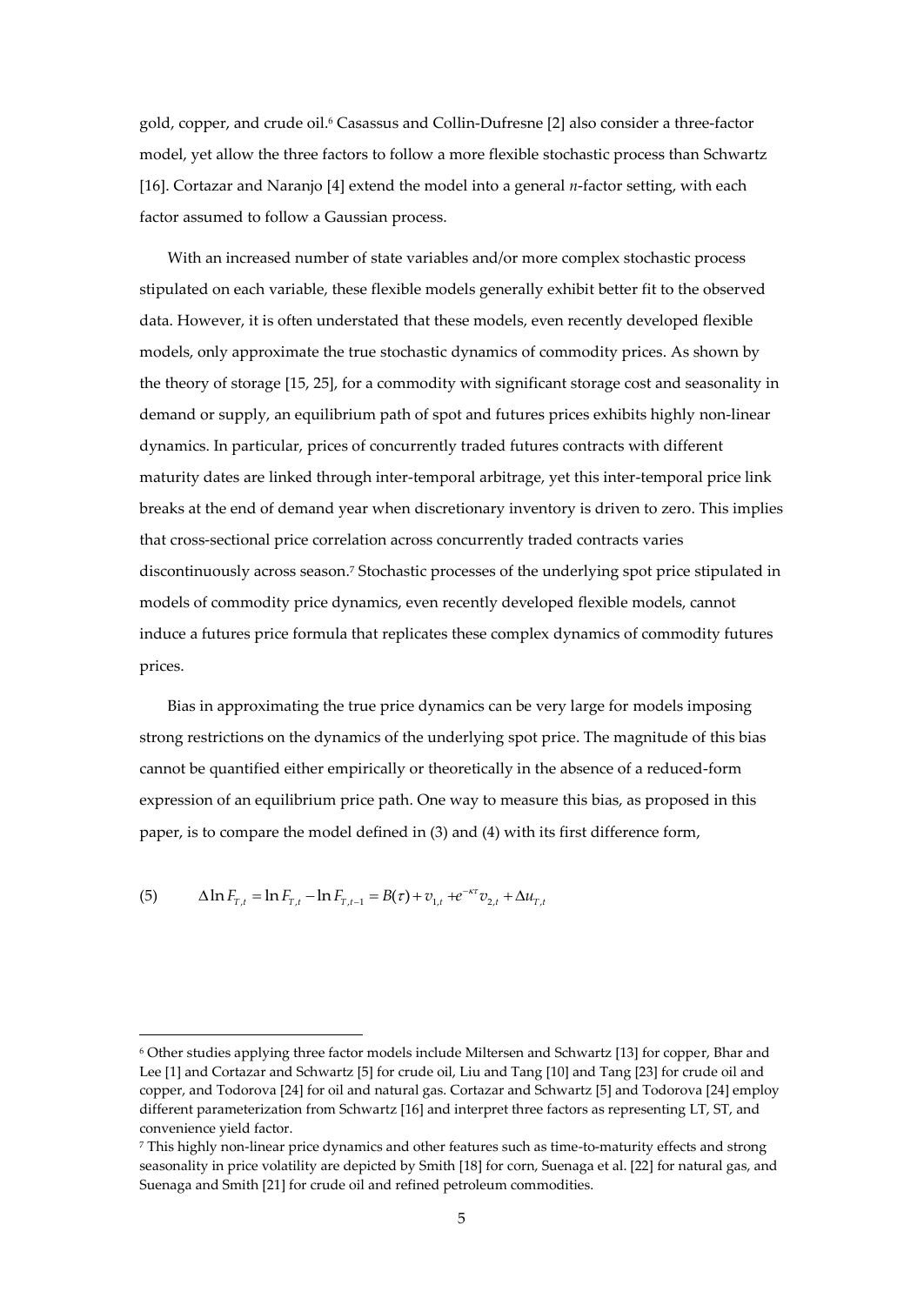where  $\tau(r) = \lambda_1 - \frac{\sigma_1^2}{2} - \frac{\sigma_2^2 e^{-2\kappa \tau} (1 - e^{-2\kappa})}{4\kappa} + \frac{(\lambda_2 - \rho \sigma_1 \sigma_2) e^{-\kappa \tau} (1 - e^{-\kappa})}{\kappa}$  $B(\tau) = \lambda_1 - \frac{\sigma_1^2}{2} - \frac{\sigma_2^2 e^{-2\kappa \tau} (1 - e^{-2\kappa})}{4\kappa} + \frac{(\lambda_2 - \rho \sigma_1 \sigma_2) e^{-\kappa \tau} (1 - e^{-\kappa})}{\kappa}$ . In (5),  $\Delta u_{T,t} = u_{T,t} - u_{T,t-1}$ with  $E[\Delta u_{T,t}] = 0$ ,  $V[\Delta u_{T,t}] = \sigma_{T,t}^2 + \sigma_{T,t-1}^2$ , and  $E[\Delta u_{T,t}, \Delta u_{S,s}] = 0$  for all  $t \neq s$  and/or  $T \neq S$ given the distributional assumption of  $u_{_{T,t}}$ .

With the assumption that the innovations to the two state variables follow standard Brownian motions, the vector of innovation errors in (5) is serially uncorrelated and identically distributed with  $v_t \sim N(0, H)$  where H is as defined before. Thus, the vector of coefficients appearing on the model (5),  $\Omega_1 = {\{\sigma_1, \sigma_2, \lambda_1, \lambda_2, \rho\}}$ , can be estimated by the method of maximum likelihood.

As is clear from the comparison of the first difference form (5) with the original futures price equations (3) and (4), first differencing eliminates the term  $f(t; \mathbf{b})$  from (5). The absence of the drift parameter  $\mu$  in (5) also indicates that the first differencing eliminates any deterministic variations in the dynamics of the two state variables  $x_1$  and  $x_2$ . The two latent factors  $v_1$  and  $v_2$  in (5) are the innovations to the state variables. Thus, the first difference form (5) allows the possibility that the dynamics of the two state variables involve deterministic variations more flexible than those assumed in (1). The stochastic dynamics of the two state variables are also not explicit in (5). They remain only partly and implicitly in (5) by restricting the factor loadings that link two latent factors  $v_1$  and  $v_2$  to observed futures prices. Specifically, the loadings of the LT factor are unity for all contracts and for all trading days whereas those of the ST factor decay exponentially with time-to-maturity  $\tau$  at the rate of  $exp(-\kappa)$  due to the specification that  $x_1$  and  $x_2$  follow a BM with drift and the MR process, respectively. Because the dynamics of  $x<sub>2</sub>$  is not explicit in the first difference form (5), the value of  $\kappa$  is determined by the cross-sectional differences in the price movements of concurrently traded contracts in estimation of (5), rather than being estimated on the stipulated stochastic dynamics of  $x_2$ .

Since the first difference form (5) avoids specifying seasonal and other deterministic price variation and the dynamics of the two state variables, the parameter vector  $\Omega_1$  estimated on (5) is free from bias in specifying these dynamics. These two sources of bias can be quantified by comparing the estimate of  $\Omega_1$  with the corresponding parameters estimated on the original futures price equations (3) and (4). In particular, the two sources of bias interact with each other and are reflected in the measurement error on the right-hand side of (3). Thus,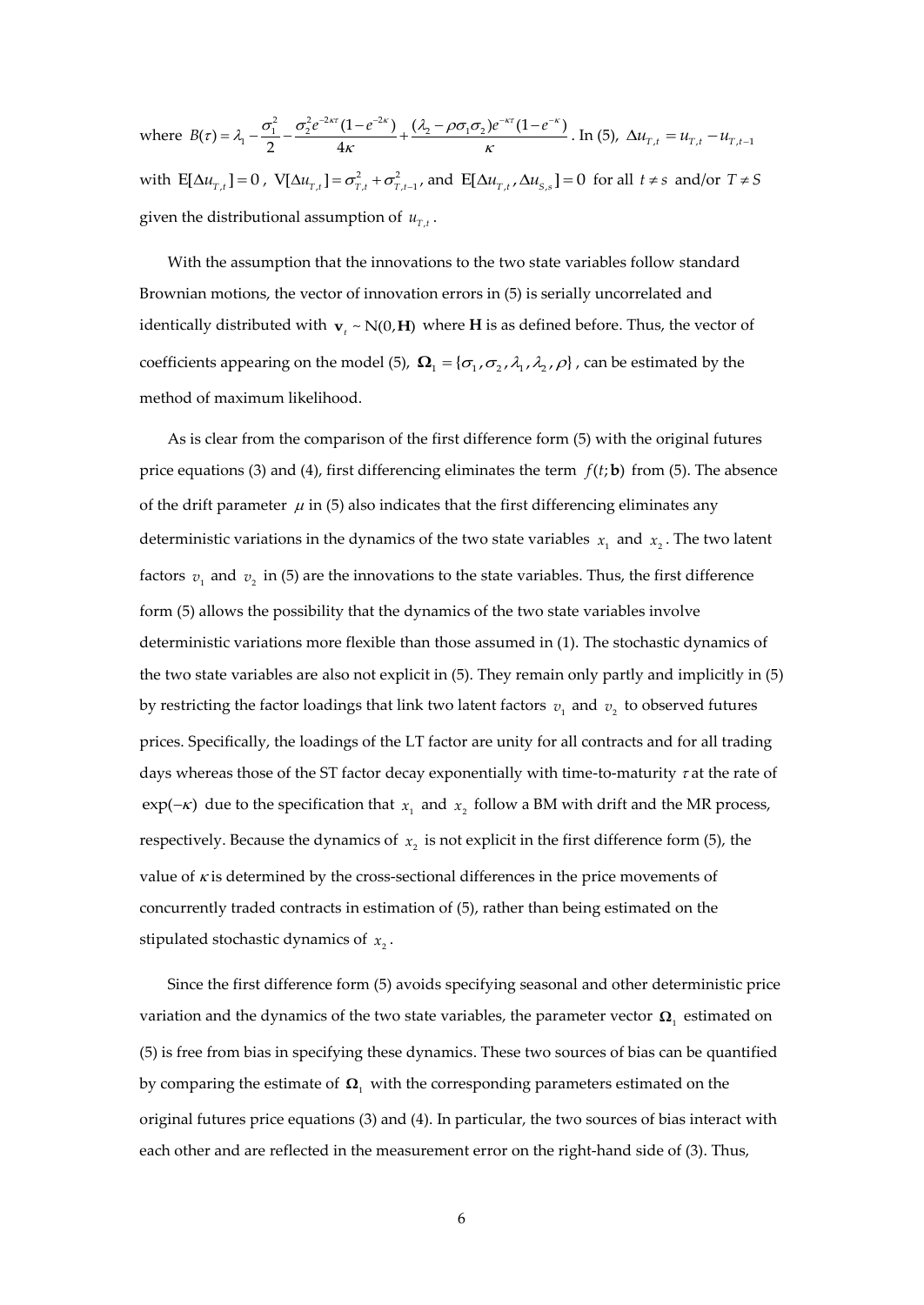comparing the variance of the measurement error estimated on (5) with the one estimated on (3) and (4) provides a measure of the two sources of bias.

The first difference form (5) also facilitates an alternative approach to the estimation of term-structure models of commodity prices. In this approach, the model parameters are estimated in two steps. In the first step, a subset of the parameters that appear in the first difference form is estimated. In the second step, the remaining parameters are estimated on the futures price equations, while holding the other parameters at their estimates from the first step. For the two-factor model defined in (1), as an example, the set of parameters  $\Omega_1 = {\sigma_1, \sigma_2, \lambda_1, \lambda_2, \rho}$  is first estimated on the first difference form (5). In the second step, the remaining parameters  $\Omega_2 = \{ \mathbf{b}, \kappa \}$  are estimated on the futures price equations (3) and (4), holding  $\Omega_1$  at its estimate from the first step. The estimate of  $\Omega_1$  from the first step of this sequential procedure is free from bias in specifying  $f(t; \mathbf{b})$  and the deterministic variations of the two state variables. In the second step, equations (3) and (4) are subject to bias in specifying  $f(t; \mathbf{b})$  and the dynamics of  $x_1$  and  $x_2$ . However, by holding  $\mathbf{\Omega}_1$  at its estimate from the first step,  $\Omega_2 = \{b, \kappa\}$  is estimated without being affected by the bias in the estimate of  $\Omega$ <sub>1</sub> in the second step of the sequential procedure.

# 3. Empirical Applications

In this section, the two-factor term-structure model defined in (1) is estimated with empirical data. The model is estimated in its original state-space form (3) and (4) as well as in its first difference form (5), and the magnitude of the model's misspecification bias is examined by comparing the model estimated in the two forms. The section also compares the suggested sequential estimation method with the conventional estimation method by their ability to forecast futures prices in subsequent periods.

#### 3.1 Data

The two-factor term-structure model of commodity prices defined in (1) is estimated in its original state-space form (3) and (4) and its first difference form (5). The model is estimated with the empirical data from the markets for the following four commodities with different characteristics:

- Natural gas consumption commodity with strong seasonality in demand,
- Corn consumption commodity with strong seasonality in supply,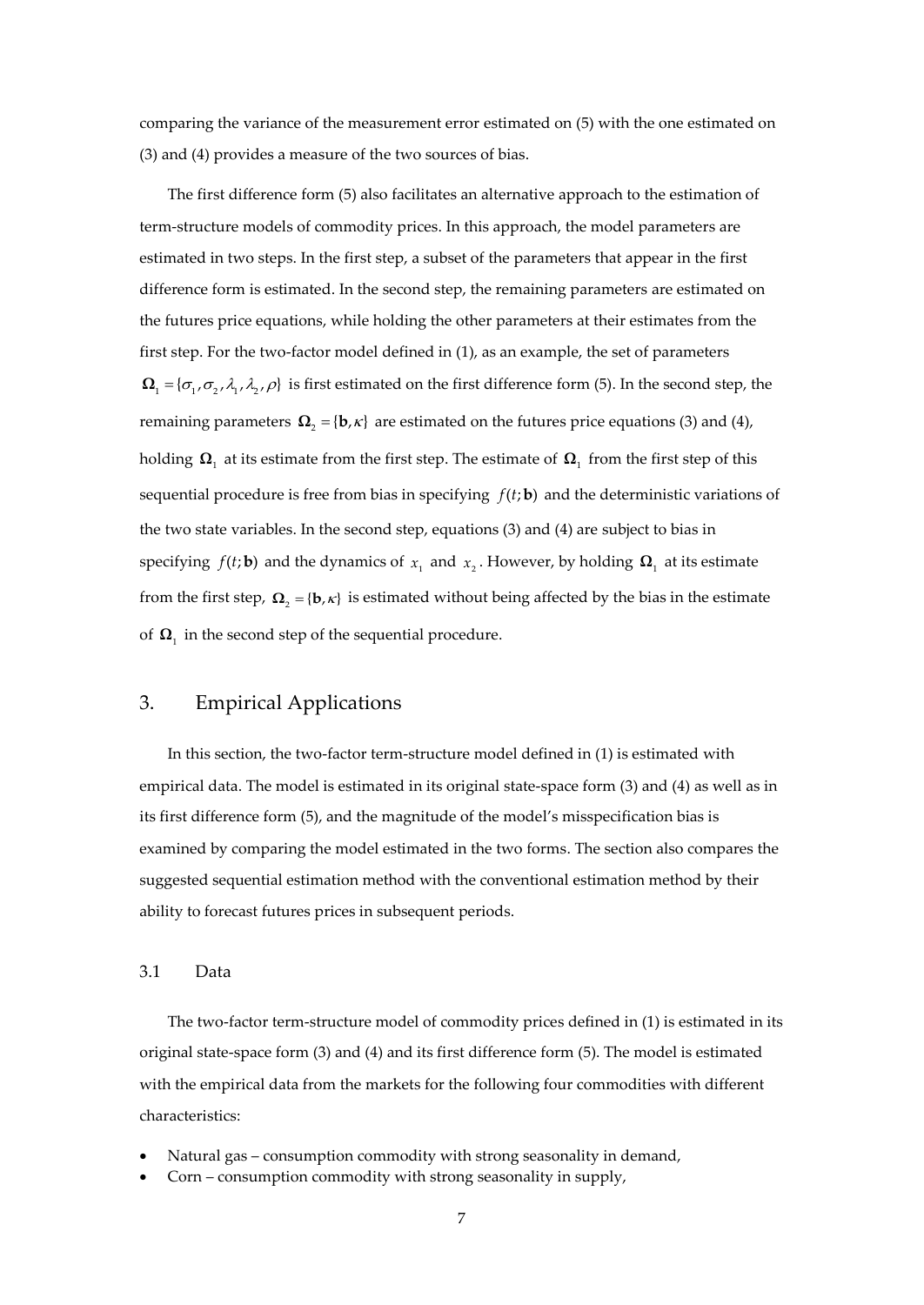- Crude oil consumption commodity with very weak seasonality in demand and supply, and
- Gold investment commodity with virtually no seasonality either in demand or supply.

The model is estimated with the daily settlement prices of futures contracts traded at the New York Mercantile Exchange (crude oil, natural gas, and gold) and Chicago Board of Trade (corn). The sample period starts on January 1, 1984, for corn and gold; on April 1, 1984, for crude oil; and on April 1, 1991, for natural gas and ends on September 1, 2009, for all four commodities. For each of the four commodities, the model is estimated with the data up to December 31, 2007. <sup>8</sup> The last twenty months of data are used for an out-of-sample forecast test. Because long-dated contracts do not trade actively, the prices of contracts of more than twelve months to maturity are excluded both from the model estimation and from the forecasting test, except that prices of contracts of no more than eighteen months to maturity are analyzed for corn. Excluding these observations leaves 75,882 prices among 329 contracts for crude oil, 57,960 prices among 245 contracts for natural gas, 46,628 prices among 179 contracts for gold, and 52,131 prices among 151 contracts for corn.<sup>9</sup>

## 3.2 Model specification

-

In estimating term-structure models similar to (1), previous studies commonly specify that the variance of the measurement error varies by the delivery month of the contract and not by the time-to-maturity or by the trade date. The specification simplifies the variance of the measurement error on the right-hand side of (3) to  $\sigma_{T,t}^2 = \sigma_{m(T)}^2$  where  $m(T)$  converts the maturity date *T* into the contract delivery month. Suenaga [20] illustrates that this simple variance structure is empirically not supported and a more flexible variance structure is necessary to replicate the complex volatility dynamics for all four commodities examined in this study. Given this finding, I specify the variance of the measurement error by a flexible function as in (6) so that the variance can vary both by time-to-maturity and by the delivery month of the contract,<sup>10</sup>

<sup>8</sup> The model is estimated with the data prior to the global financial crisis (GFC). The two-factor Gaussian model defined in (1) is not specified to accommodate large price swings experienced during the GFC. Thus, estimating the model with the data inclusive of the GFC period would imply even greater approximation bias than the level reported in Section 3.3.

<sup>9</sup> Of these observations, 70,800 prices (307 contracts), 52,780 prices (223 contracts), 43,820 prices (168 contracts), and 48,762 prices (142 contracts) are used to estimate the model for crude oil, natural gas, gold, and corn, respectively.

<sup>&</sup>lt;sup>10</sup> Although the results are not reported here, I also estimated the model with the simple variance structure  $\sigma_{T,t}^2 = \sigma_{m(T)}^2$  commonly employed in the literature. Both Akaike Information Criterion and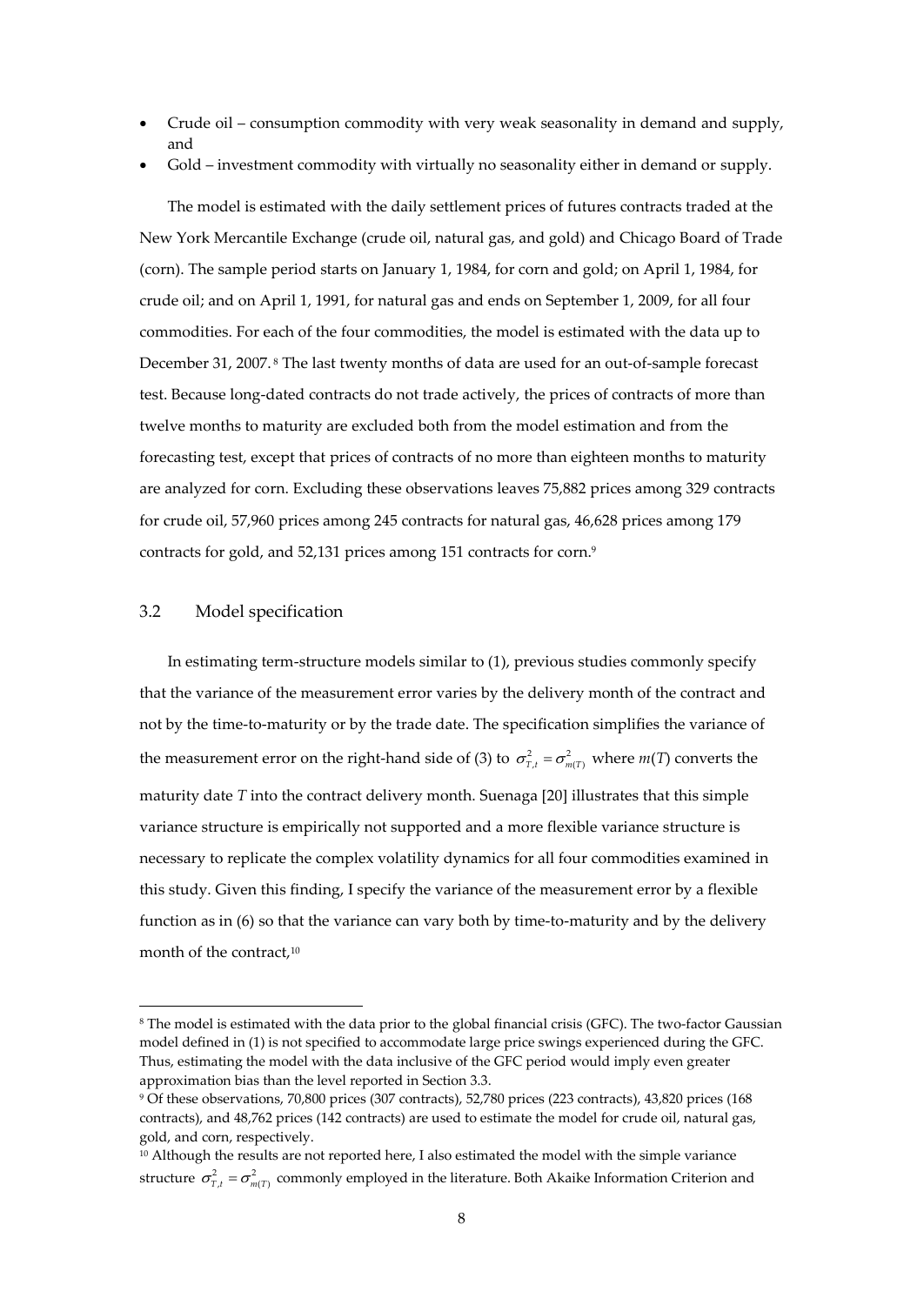(6) 
$$
\sigma_{T,t}^2 = \exp \left[ \gamma_{m(T),0} + \gamma_{m(T),1} d + \sum_{k=1}^3 \left( \gamma_{m(T),2k} \sin \left( \frac{2 \pi k d}{d_{\max}} \right) + \gamma_{m(T),2k+1} \cos \left( \frac{2 \pi k d}{d_{\max}} \right) \right) \right]
$$

where  $d = T - t$  is the time-to-maturity of the contract and  $d_{\text{max}}$  is the maximum days to maturity for which the model is estimated (one year or  $d_{\text{max}} = 252$  trading days for crude oil, natural gas, and gold, and eighteen months or  $d_{\max} = 378\,$  trading days for corn).

A common specification in the literature for the deterministic price variation  $f(t; \mathbf{b})$  is to allow the seasonal mean price to vary by the delivery month of the contract. The specification is implemented with a set of dummy variables as follows,

(7) 
$$
f(s; \mathbf{b}) = \sum_{k \in K} b_k z_{k,s}
$$

where  $z_{k,s}$  is the dummy variable which takes the value one if the maturity date  $s$  of the futures contract corresponds to the delivery month *k* and takes the value zero otherwise. I employ the same specification as (7) in estimating the model (3) and (4). Of the four commodities examined in this paper, crude oil and natural gas have a contract maturing each month, gold has six contracts maturing each year (Feb, Apr, June, Aug, Oct, and Dec), and corn has five contracts maturing each year (Mar, May, July, Sep, and Dec). Thus, I set  $K = \{1, ..., 12\}$  for crude oil and natural gas,  $K = \{2, 4, 6, 8, 10, 12\}$  for gold, and  $K = \{3, 5, 7, 9, 12\}$ for corn.

## 3.3 Estimation results

-

It is illustrated in Section 2 that the errors in specifying deterministic price variation and the dynamics of the two state variables are quantified by comparing the estimates of the variance of the measurement error between the two estimation methods. Figures 1 through 4 plot the variance of the measurement error calculated based on the estimate of the variance function (6) obtained by the two estimation methods. In each figure, the variance is computed for each contract delivery month *m*(*T*) over a one-year trading horizon (18 months for corn) and is aligned with the trading date. In panel (a) of Figures 1 through 4, the variance

Schwartz Information Criterion support the model allowing flexible variance structure of (6) over the restrictive specification. The specification of variance structure of the measurement error, however, does not alter the main results reported in the rest of this paper.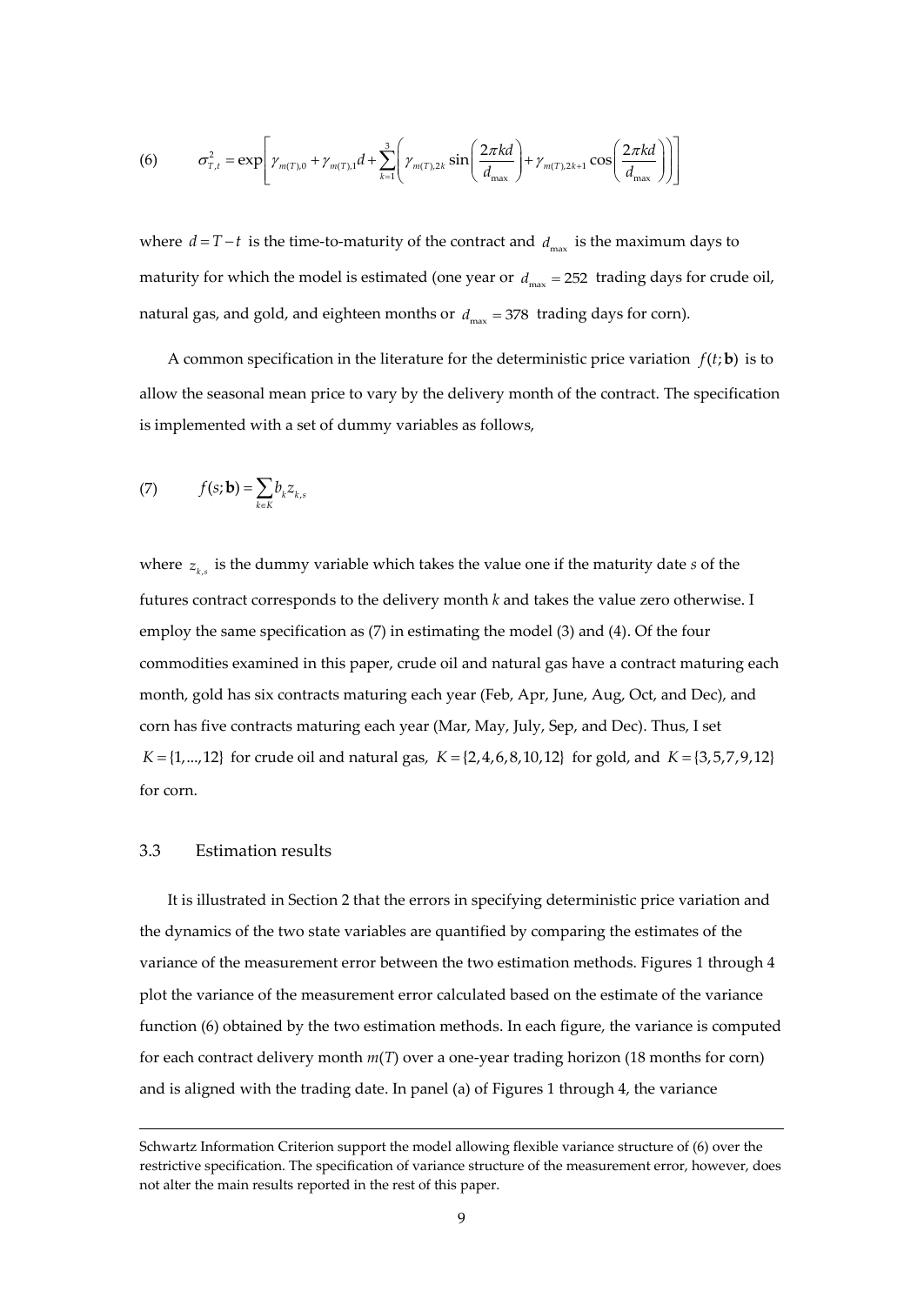estimated on the first difference form (5) exhibits a strong time-to-maturity effect. That is, for all four commodities, the variance of the measurement error increases rapidly as the contract approaches its maturity date. The variance also indicates strong seasonality for the three consumption commodities. For natural gas, the variance in the last two months of trading is highest for contracts maturing in winter when demand peaks for space heating. For crude oil, the variance is high for contracts maturing in summer and winter. For corn, the variance is particularly high for the July contract, because the low inventory right before the arrival of a new harvest does not allow unexpected price shocks to be absorbed through the inventory adjustment. The variance of the measurement error is also high for the October contract of gold, which is known to have a substantially low trading volume relative to the other five contracts.

#### [FIGURES 1-4 SOMEWHERE HERE]

In panel (b) of Figures 1 through 4, the variance of the measurement error estimated on the futures price equations (3) and (4) replicates a similar volatility pattern (seasonality and time-to-maturity effect), yet it is substantially greater than the variance estimated on the first difference form. For crude oil, the variance of the measurement error estimated on the futures price equations, on average over one year of trading and over twelve contracts, is about 17.6 times greater than the variance estimated on the first difference form. For the other commodities, the variance estimated on the futures price equations is on average 91.4, 21.2, and 102.4 times greater than the estimate on the first difference form for natural gas, gold, and corn, respectively. These results indicate that the errors in specifying deterministic price variation and the dynamics of the two state variables are of substantial magnitude in the twofactor model (1) applied to the four commodities. The size of this bias is surprising for all four commodities and particularly for gold, for which price exhibits no systematic variation and concurrently traded contracts exhibit high price correlation.

Tables 1 through 4 report the estimates of the other parameters in model (1). In each table, panels (a) and (b) report the estimates obtained by the simultaneous method and those obtained by the sequential method, respectively. There are several interesting observations in comparing the results obtained by the two estimation methods. First, the coefficient estimates for the seasonal mean prices can differ substantially between the two estimation methods. In particular, the sequential method yields substantially greater mean price estimates for natural gas and gold and lower estimates for corn than the simultaneous estimation. For crude oil,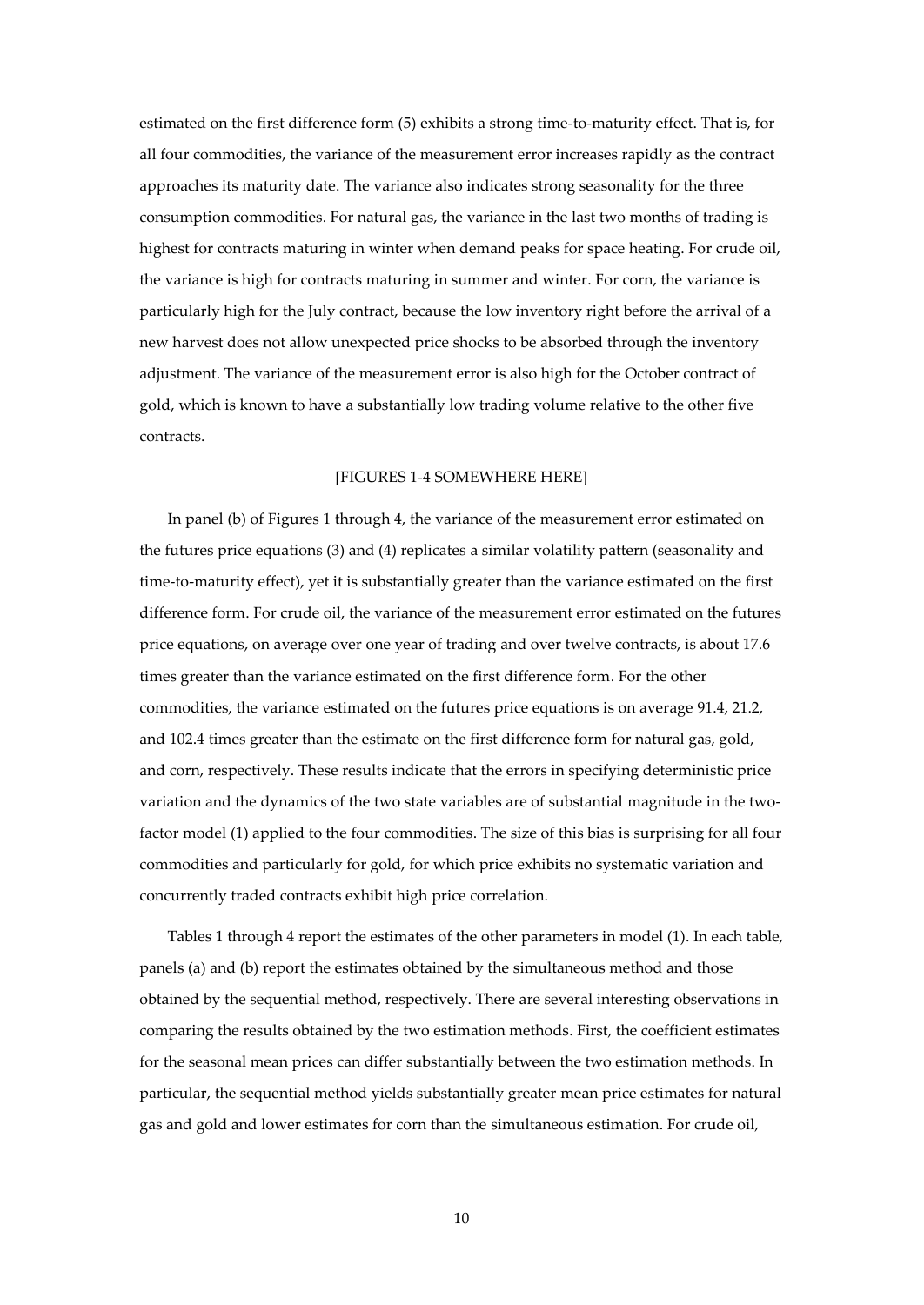the estimated mean prices are larger but only slightly so for the sequential method than for the simultaneous method.

#### [TABLES 1-4 SOMEWHERE HERE]

These differences in the estimates of the seasonal mean prices imply that the sequential estimation predicts lower average values of the state variables for natural gas and gold and higher average values for corn than the simultaneous method. This is indeed the case and verified in Table 5, which reports the sample mean and standard deviation of the state variables predicted through the Kalman filter. For natural gas, the sample mean of the predicted LT factor is substantially greater for the simultaneous estimation than for the sequential estimation (0.623 and 0.471, respectively). For gold, the predicted LT factor is smaller for the simultaneous estimation  $(-1.331)$  than for the sequential estimation  $(-0.755)$ . However, the sample mean of the predicted ST factor is greater for the former (0.879) than for the latter (-0.042) by a magnitude greater than the difference in the predicted LT factor. For corn, the predicted ST factor is substantially smaller for the simultaneous estimation (-0.138) than for the sequential estimation (-0.019). The estimates of the drift parameter  $\mu$  are also consistent with the predicted values of the LT factor. The simultaneous estimation method yields a substantially higher (lower) estimate of the drift rate than the sequential method for natural gas and corn (gold), for which the predicted values of the LT factor are substantially higher (lower) by the former than the latter estimation method.

#### [TABLE 5 SOMEWHERE HERE]

The second interesting observation in Tables 1 through 4 is that, for all four commodities, the estimated mean-reversion coefficient  $\kappa$  is very small, implying a very high persistence of the ST factor. The estimated mean-reversion rates translate into an autoregressive coefficient of close to one and slightly higher for the simultaneous estimation than for the sequential estimation. A well-known downward bias in the estimate of the autoregressive coefficient predicts that the simultaneous estimation of the mean-reversion rate is biased upward yet the bias is almost negligible due to a large sample size. The results shown in the tables oppose this prediction. For all four commodities, the estimated mean reversion rate is higher (implying lower persistence) for the sequential estimation than for the simultaneous estimation. This result indicates that the cross-sectional differentials in the observed daily price changes imply a lower persistence of price shocks than the stochastic process of the underlying spot price as estimated with a panel of the observed futures prices.

11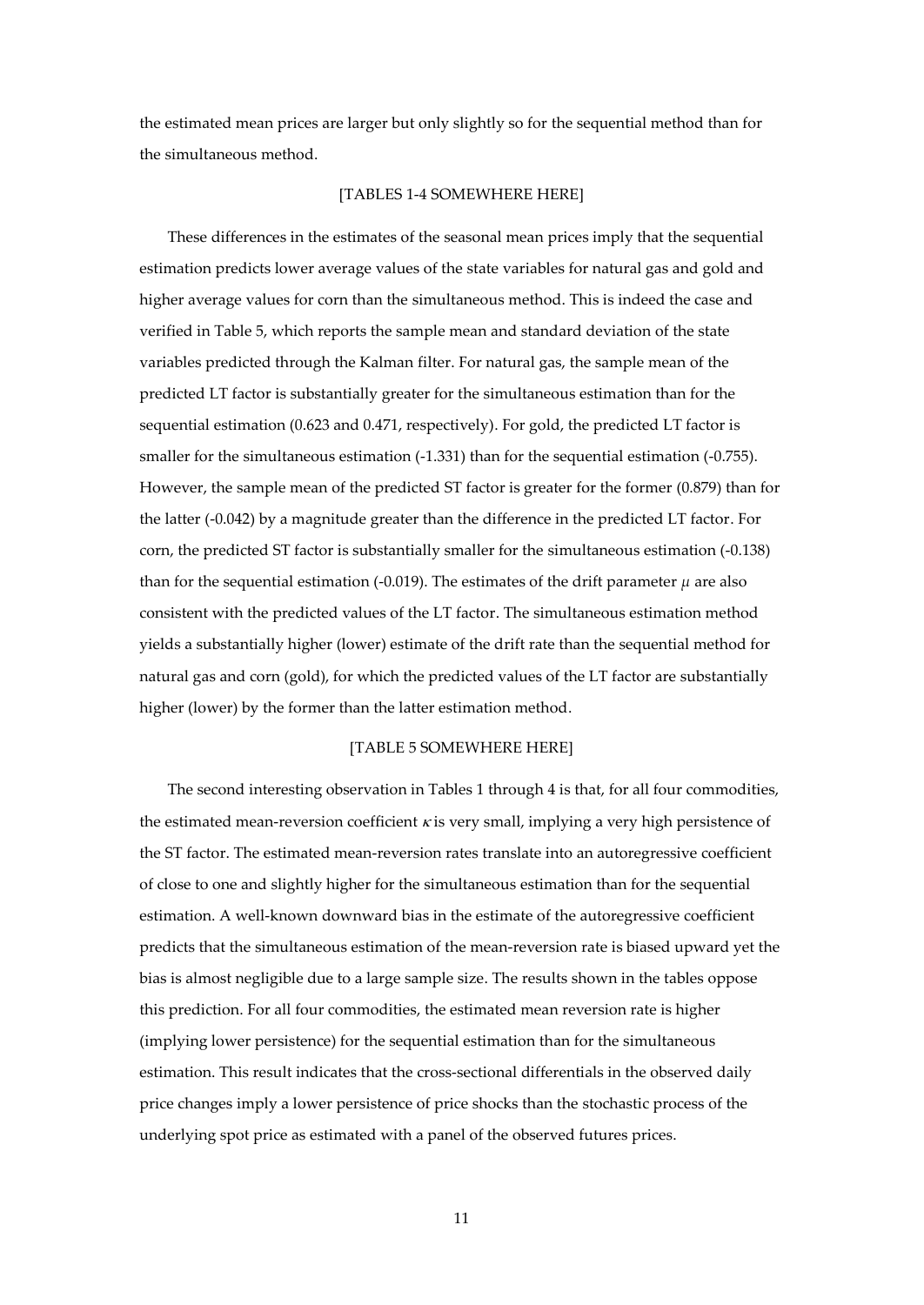Third, the estimates of the two diffusion parameters  $\sigma_{1}^{}$  and  $\sigma_{2}^{}$  are of similar magnitudes for the two estimation methods, except that, for gold,  $\sigma$ <sub>2</sub> estimated on the futures price equations (3) and (4) is much greater than the same coefficient estimated on the first difference form (5). This result is consistent with the distribution of the predicted factors. In Table 5**,** the sample standard deviations of the predicted factors differ only slightly between the two estimation methods for crude oil, natural gas, and corn. For gold, however, the sample standard deviation of the predicted ST factor is substantially greater for the simultaneous estimation than for the sequential estimation.

From equation (5), the variance of the daily futures returns is obtained as:

(8) 
$$
V[\Delta \ln F(t, T)] = \sigma_1^2 + e^{-2\kappa \tau} \sigma_2^2 + 2e^{-\kappa \tau} \rho \sigma_1 \sigma_2 + \sigma_{T,t}^2
$$

The sum of the first three terms on the right-hand side of (8) represents the variance of the price shocks attributable to the two common factors, which depends on the two diffusion parameters ( $\sigma_1$  and  $\sigma_2$ ), the mean reversion parameter ( $\kappa$ ), and time-to-maturity ( $\tau$ ). This component is computed for each of the four commodities, based on the three parameters estimated by each of the two estimation methods. Figure 5 shows how it changes over a oneyear trading horizon (eighteen months for corn). In the figure, the variance attributable to the two common factors decreases exponentially with the time-to-maturity for all four commodities, due to the MR process stipulated on the ST factor. For crude oil, natural gas, and corn, these dynamics are almost identical for the two estimation methods, except that the rate of this decrease is slightly higher for the sequential estimation than for the simultaneous estimation due to the lower mean-reversion coefficient estimated by the former method than by the latter. For gold, the variance attributable to the two common factors is substantially higher for the simultaneous estimation than for the sequential estimation because the estimated diffusion parameter of the ST factor is substantially higher for the former than for the latter method. This difference in the variance of the ST factor implied by the two estimation methods represents the bias in specifying the deterministic price variation and the dynamics of the two state variables. For the other three commodities, these biases are almost all captured by the measurement error. For gold, a dominant share of the bias is captured by the measurement error, yet a considerable amount of the bias is also captured by the ST factor, most likely because the bias is correlated across concurrently traded contracts.

#### [FIGURE 5 SOMEWHERE HERE]

12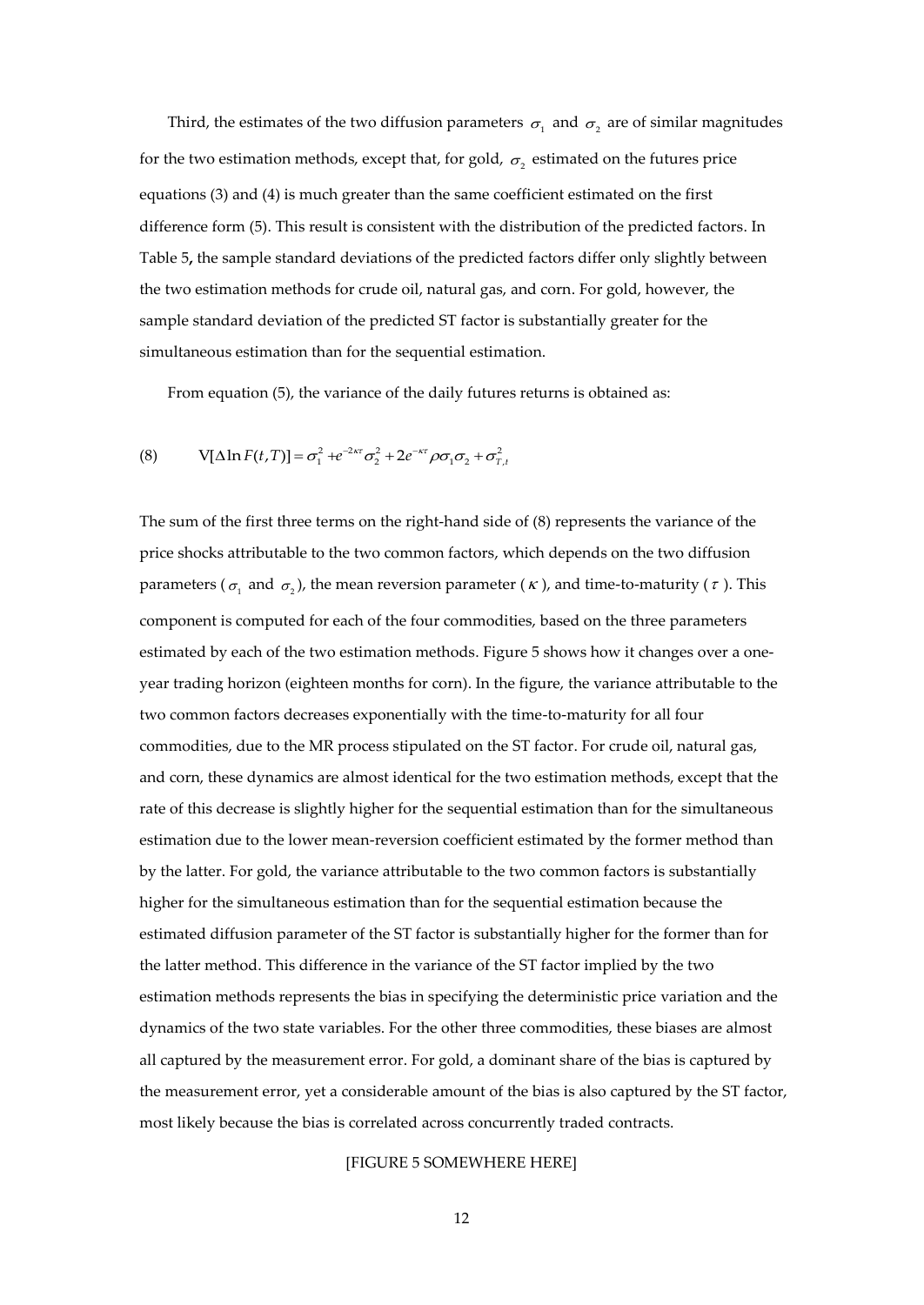Finally, in Tables 1 through 4, the estimates of the market price of risk parameters are very small for all four commodities and for both estimation methods. Interestingly, some of these coefficients are found significant by the simultaneous estimation, due primarily to the small standard errors. In contrast, the estimated market price of risk parameters are insignificant for all commodities by the sequential estimation method.

# 3.4 Forecasting test

In this section, I compare the model estimated by the two methods by their relative accuracy in forecasting out-of-sample futures prices. The price in period  $t<sub>1</sub>$  of the futures contract maturing at  $T_1$  is given by (3) as,

$$
\ln F_{T_1,t_1} = f(T_1; \mathbf{b}) + A(\tau_1) + x_{1,t_1} + e^{-\kappa \tau_1} x_{2,t_1} + u_{T_1,t_1}
$$

where  $\tau_1 = T_1 - t_1$ . A forecast in period  $t_0$  ( $t_0 < t_1$ ) of this futures price is constructed as the expected value of  $\ln F_{T_1,t_1}$  conditional on the information available at  $t_0$ , i.e.,  $E[\ln F_{T_1,t_1} | \Im^{t_0}]$ where  $\mathfrak{I}^{\mathfrak{t}_{0}}$  denotes the set of information available at  $t_{0}$ . This conditional expectation is obtained as,

(8) 
$$
E\left[\ln F_{T_1,t_1} | \mathfrak{T}^{t_0}\right] = f(T_1; \mathbf{b}) + A(\tau_1) + E\left[x_{1,t_1} | \mathfrak{T}^{t_0}\right] + e^{-\kappa \tau_1} E\left[x_{2,t_1} | \mathfrak{T}^{t_0}\right]
$$

$$
= f(T_1; \mathbf{b}) + A(\tau_1) + \mu(t_1 - t_0) + x_{1,t_0} + e^{-\kappa (T_1 - t_0)} x_{2,t_0}
$$

Using the coefficients estimated with the data up to December 31, 2007, I compute the price forecast, according to (8), for the futures contracts no more than 12 months to delivery (18 months to delivery for corn) that are traded over the period between January 1, 2008 and October 2, 2009. The forecast accuracy is compared between the two estimation methods by the root mean squared error (RMSE) of the resulting price forecasts.

Table 6 summarizes the results of forecasting test. In the table, the RMSE of the price forecast for crude oil is roughly identical for the two estimation methods. For the other three commodities, the forecast constructed with the model estimated by the sequential method attains substantially lower RMSE (by 13, 14, and 76 percent for natural gas, corn, and gold,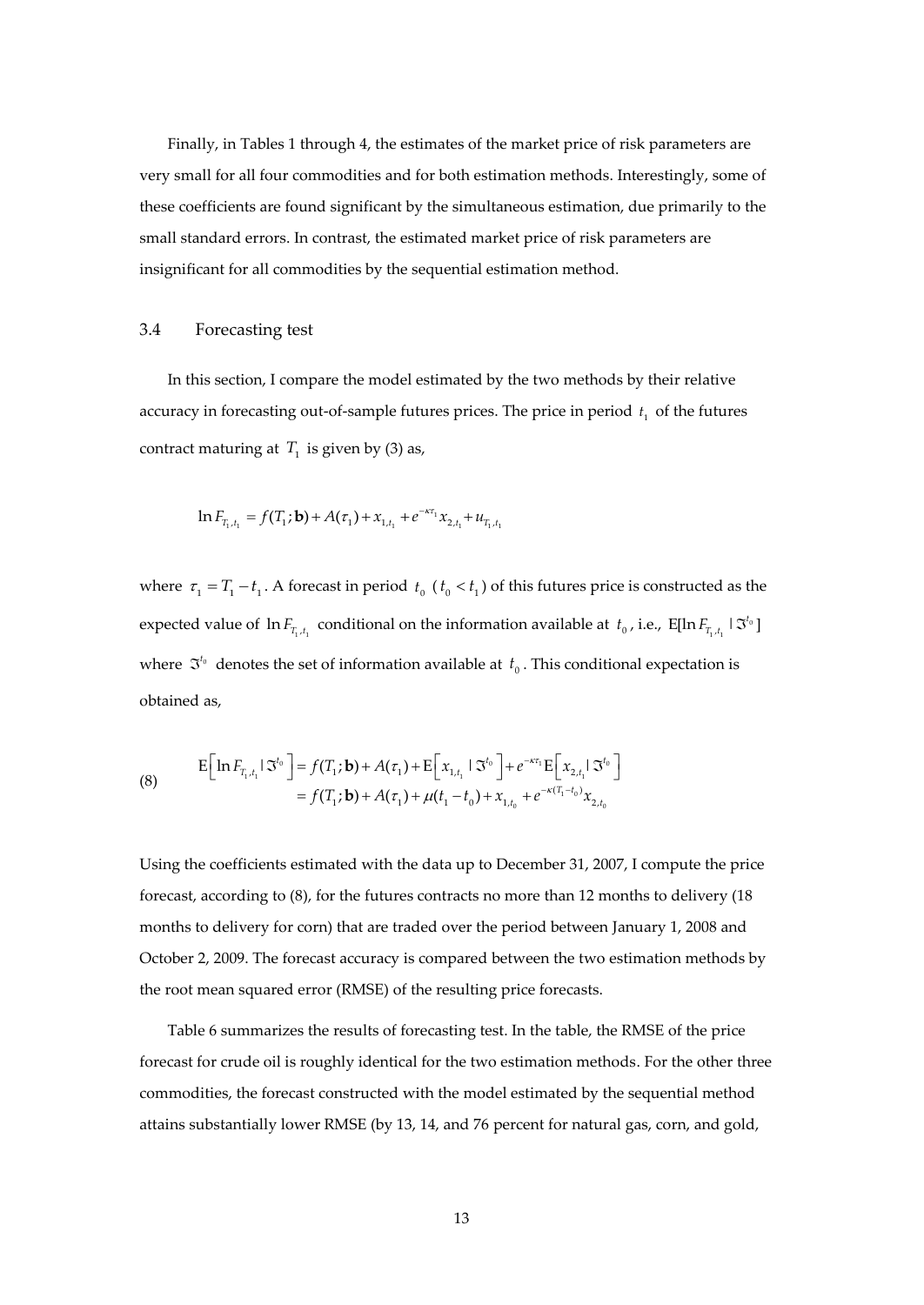respectively) than the forecast constructed with the model estimated by the simultaneous method.

### [TABLE 6 SOMEWHERE HERE]

# 4. Conclusion

In this paper, I consider an alternative approach to the estimation of a term-structure model of commodity prices. In this approach, the model parameters are estimated in two steps; in the first step, the subset of model parameters is estimated on the first difference of futures prices; and, in the second step, the remaining model parameters, those determining seasonal mean price and deterministic variation in the common state variables, are estimated with a panel of futures prices while holding the other model parameters at their estimates from the first step. In the first step of this sequential procedure, first differencing eliminates deterministic price variation and the dynamics of the common state variables from the estimation equation and thus allows estimation of key model parameters without being affected by the bias in specifying these dynamics. The bias in specifying these dynamics, hence, can be quantified by comparing the model parameters estimated on the first difference form with the model estimated by the conventional approach of estimating all parameters simultaneously with a panel of futures prices.

Empirical estimations of a two-factor term-structure model widely considered in the literature with daily futures price data from four commodity markets reveal that the bias in specifying deterministic price variation and the dynamics of the state variables is of substantial magnitude. The variance of the measurement error estimated with the futures price equations is 17.6 to 102.4 times greater than the estimates obtained on the first difference form of the model. For gold, the simultaneous method yields a substantially higher estimate of the diffusion rate of the ST factor than the estimate obtained by the sequential method. These results indicate that the model estimated by the conventional method implies high price volatility of the four commodities, yet a dominant share of this high volatility represents the errors in specifying the stochastic dynamics of the underlying spot price. The magnitude of the upward bias in the estimated variance parameters questions the model's practicality in pricing various derivative contracts, especially options and other contracts whose pricing depends heavily on the volatility of the underlying asset value.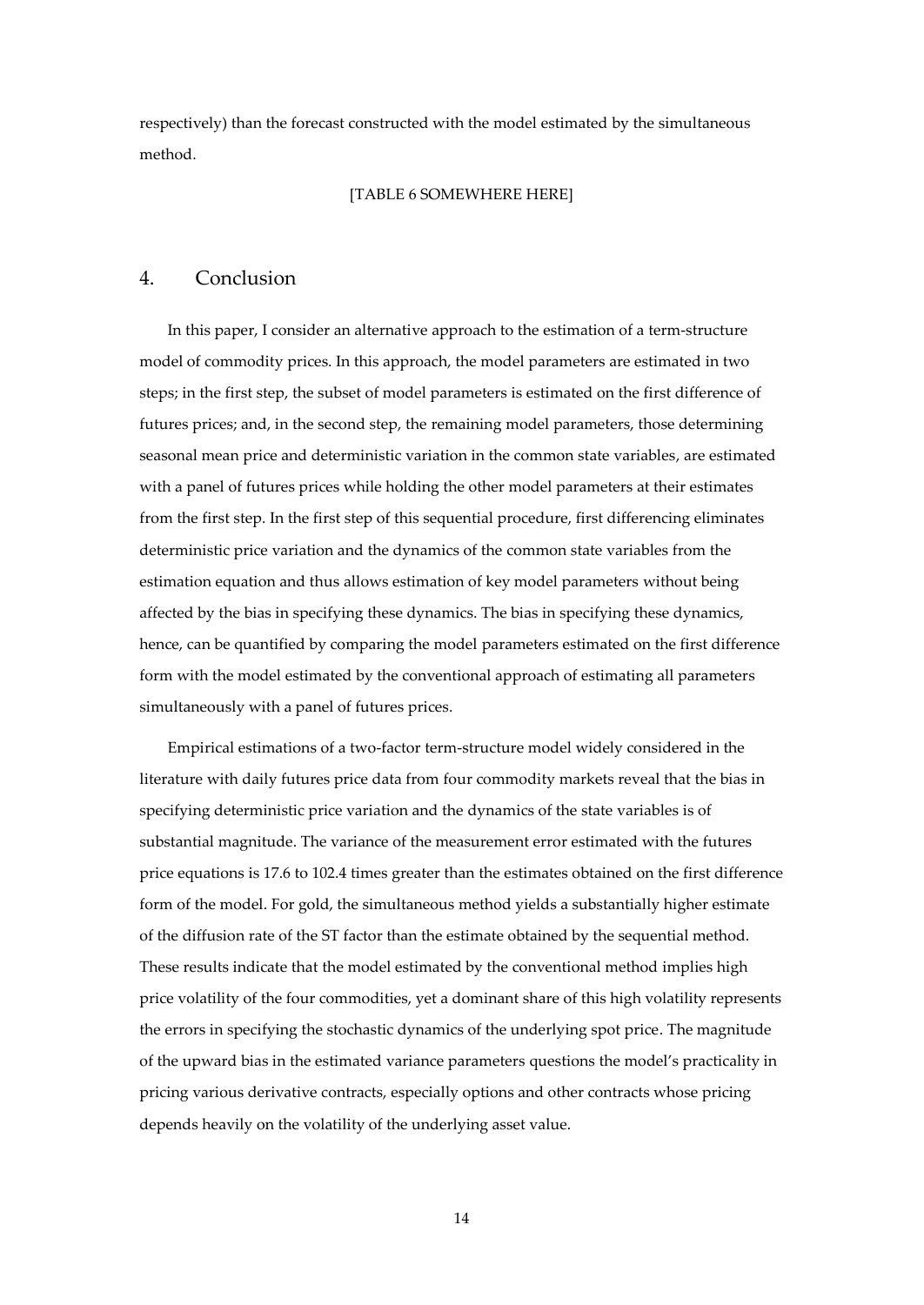The estimates of other model parameters also differ substantially between the two estimation methods. The estimated mean-reversion coefficient is slightly lower (implying higher persistence) for the simultaneous estimation than for the sequential estimation. The market price of risk parameters estimated by the simultaneous method are significant for some commodities while those estimated by the sequential method are insignificant for all four commodities. The sequential estimation yields substantially higher estimates of seasonal mean prices for natural gas and gold and slightly lower mean prices estimates for corn than the simultaneous estimation. The predicted values of the latent state variables differ substantially between the two estimation methods, in accordance with the difference in the estimated seasonal mean prices. Without observing the true stochastic dynamics, one cannot quantify the relative magnitudes of bias in the estimated model parameters by the two estimation methods. However, an advantage of the suggested sequential estimation method over the simultaneous method is illustrated by the out-of-sample forecast test, which indicates that for three of the four commodities the model estimated by the sequential method yields a substantially more accurate price forecast than the model estimated by the simultaneous method.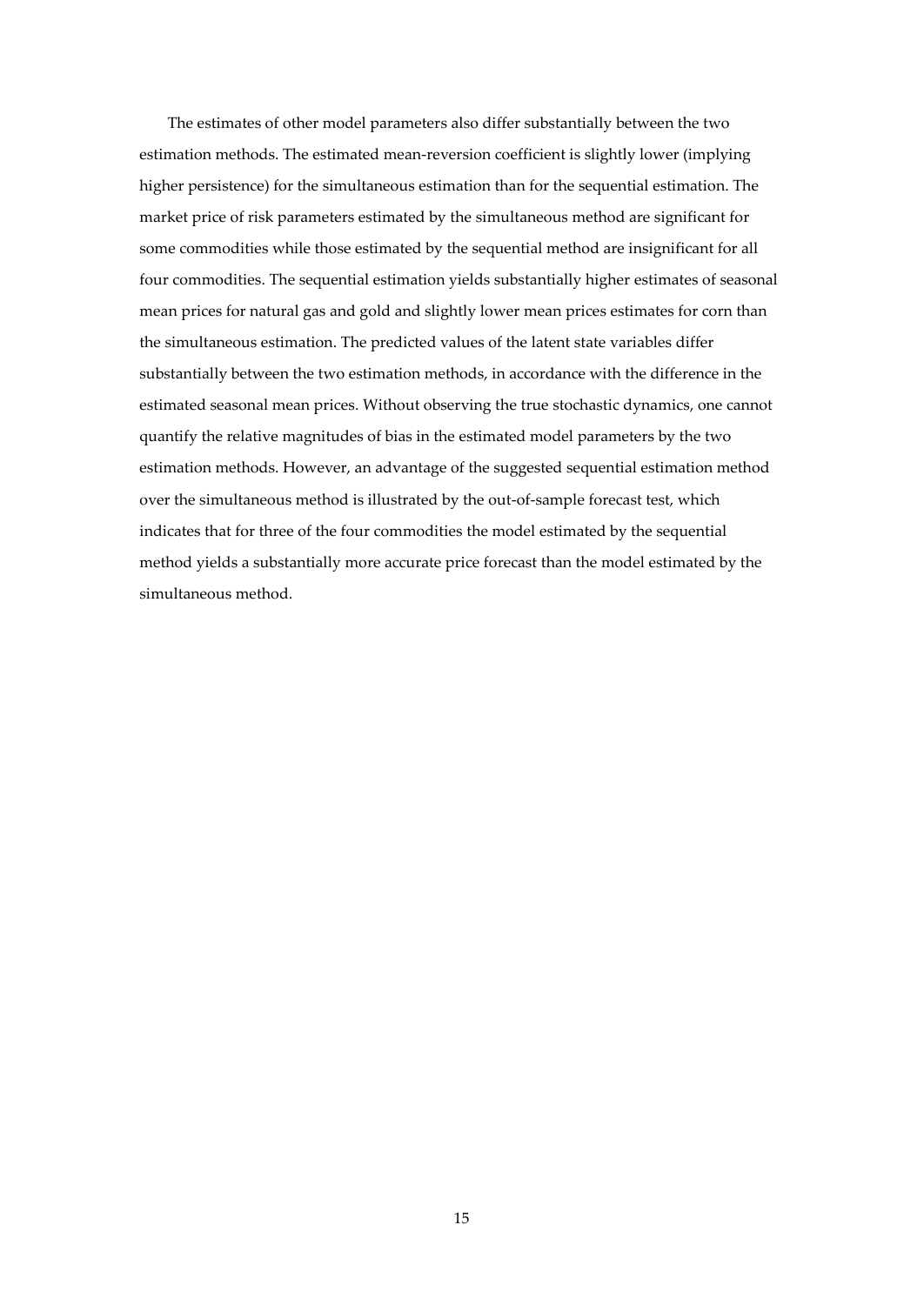# Acknowledgement

I gratefully acknowledge insightful comments from two anonymous reviewers, which helped improve the paper. I also would like to thank Felix Chan and Aaron Smith for insightful discussions and Ellen Young for carefully proof reading the manuscript. This research is conducted with financial support from the Australian Research Council Discovery Grant (DP1094499).

## References

- [1] R. Bhar, D. Lee, Time-varying market price of risk in the crude oil futures market, Journal of Futures Markets 31(8) (2011) 779-807.
- [2] J. Casassus, P. Collin-Dufresne, Stochastic convenience yield implied from commodity futures and interest rate, Journal of Finance 60 (2005) 2283-2331.
- [3] C-L. Chang, M. McAleer, R. Tansuchat, Crude oil hedging strategies using dynamic multivariate GARCH, Energy Economics 33 (2011) 912-923.
- [4] G. Cortazar, L. Naranjo, An N-factor Gaussian model of oil futures prices, Journal of Futures Markets 26(3) (2006) 243-268.
- [5] G. Cortazar, E.S. Schwartz, Implementing a stochastic model for oil futures prices, Energy Economics 25 (2003) 215-238.
- [6] R. Gibson, E.S. Schwartz, Stochastic convenience yield and the pricing of oil contingent claims, Journal of Finance 45(3) (1990) 959-976.
- [7] J.C. Hull, Options, Futures, and Other Derivatives, 5<sup>th</sup> ed., Prentice Hall, 2002.
- [8] D. Lautier, Term structure models of commodity prices: A review, Journal of Alternative Investments 8(1) (2005) 42-64.
- [9] Y-H. Lee, H-N. Hu, J-S. Chiou, Jump dynamics with structural breaks for crude oil prices, Energy Economics 32 (2010) 343-350.
- [10] P. Liu, K. Tang, The stochastic behavior of commodity prices with heteroskedasticity in the convenience yield, Journal of Empirical Finance 18 (2011) 211-224.
- [11] J. Lucia, E.S. Schwartz, Electricity prices and power derivatives: Evidence from the Nordic power exchange, Review of Derivatives Research 5 (2004) 5-50.
- [12] M. Manoliu, S. Tompaidis, Energy futures prices: Term structure models with Kalman filter estimation, Applied Mathematical Finance 9 (2002) 21-43.
- [13] K.R. Mitersen , E.S. Schwartz, Pricing of options on commodity futures with stochastic term structures of convenience yields and interest rates, Journal of Financial and Quantitative Analysis 33(1) (1998) 33-59.
- [14] M.J. Nielsen, E.S. Schwartz, Theory of storage and the pricing of commodity claims, Review of Derivatives Research 7 (2004) 5-24.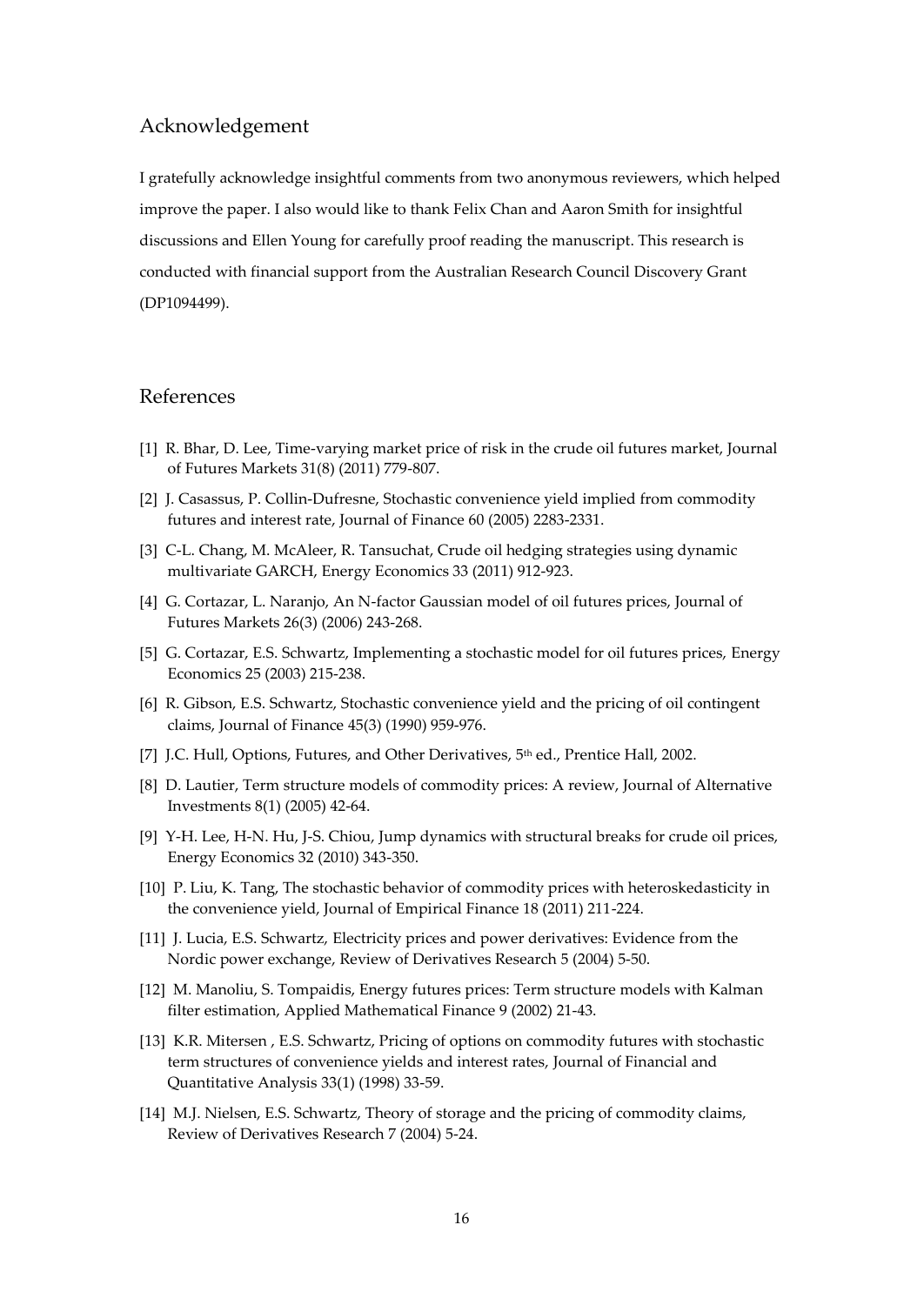- [15] B.R. Routledge, D.J. Seppi, C.S. Spatt, Equilibrium forward curves for commodities, Journal of Finance 55 (2000) 1297-1338.
- [16] E.S. Schwartz, The Stochastic behavior of commodity prices: Implications for valuation and hedging, Journal of Finance 52 (1997) 923-973.
- [17] E.S. Schwartz, J.E. Smith, Short-term variations and long-term dynamics in commodity prices, Management Science 46 (2000) 893-911.
- [18] A. Smith, Partially overlapping time series: A new model for volatility dynamics for commodity futures, Journal of Applied Econometrics 20 (2005) 405-422.
- [19] C. Sorensen, Modeling seasonality in agricultural commodity futures, Journal of Futures Markets 22(5) (2002) 393-426.
- [20] H. Suenaga, Misspecification in term structure models of commodity prices: Implications for hedging price risk, in F. Chan, D. Marinova, R.S. Anderssen (eds.), MODSIM 2011, 19th International Congress on Modelling and Simulation, Modelling and Simulation Society of Australia and New Zealand, December 2011, pp. 1652-1658.
- [21] H. Suenaga, A. Smith, Volatility Dynamics and Seasonality in Energy Prices: Implications for Crack-Spread Price Risk, Energy Journal 32(3) (2011) 27-58.
- [22] H. Suenaga, A. Smith, J.C. Williams, Volatility dynamics of NYMEX natural gas futures prices, Journal of Futures Markets 28 (2008) 438-463.
- [23] K. Tang, Time-varying long-run mean of commodity prices and the modeling of futures term structures, Quantitative Finance, 12(5) (2012) 781-790.
- [24] M.I. Todorova, Modeling energy commodity futures: Is seasonality part of it?, Journal of Alternative Investments Fall (2004) 10-31.
- [25] J.C. Williams, B.D. Wright, Storage and Commodity Markets, Cambridge University Press, New York, 1991.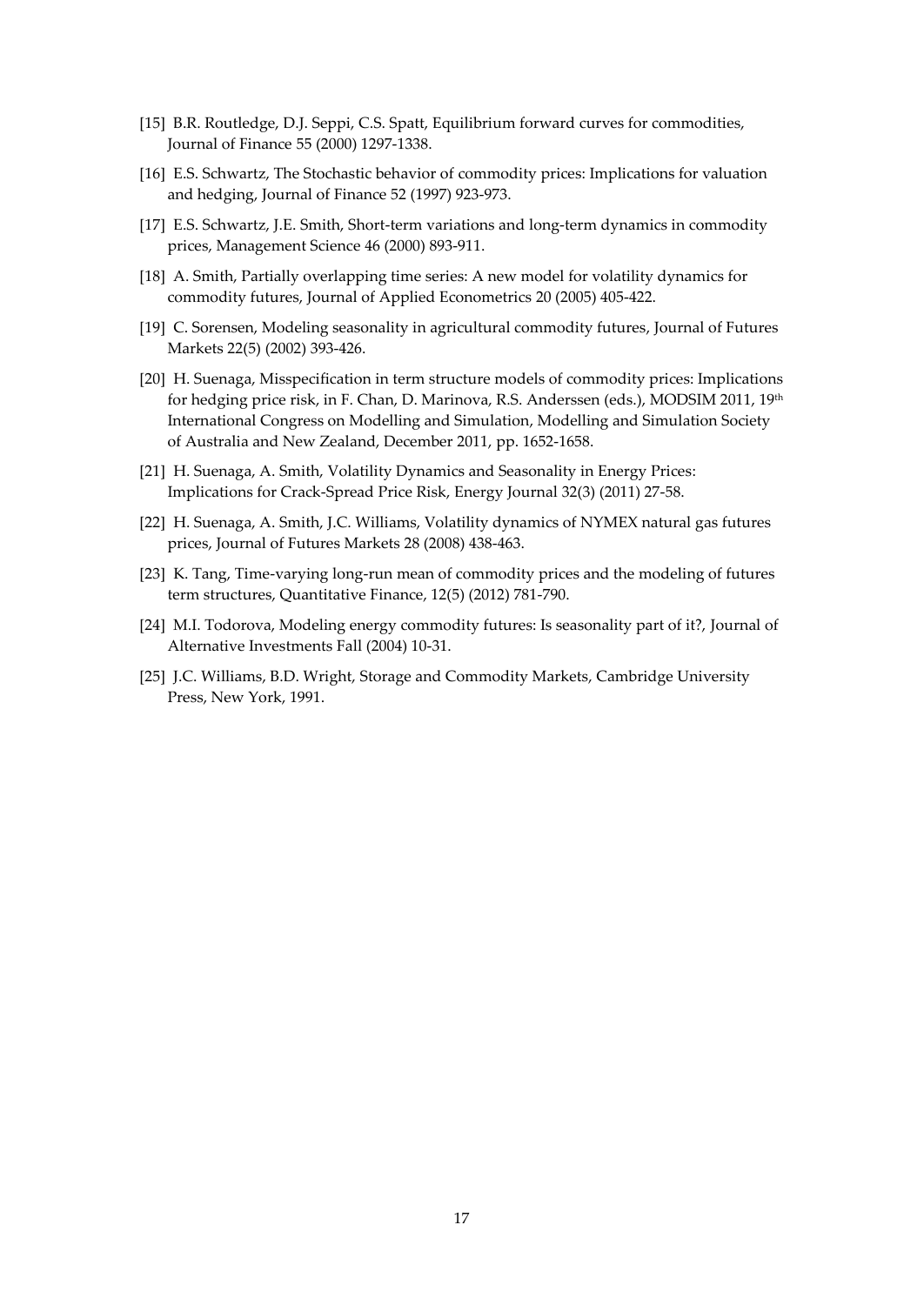

Figure 1. Variance of idiosyncratic error as estimated by two methods for crude oil (a) Sequential estimation (Estimation on first difference form) (b) Simultaneous estimation (Estimation on futures price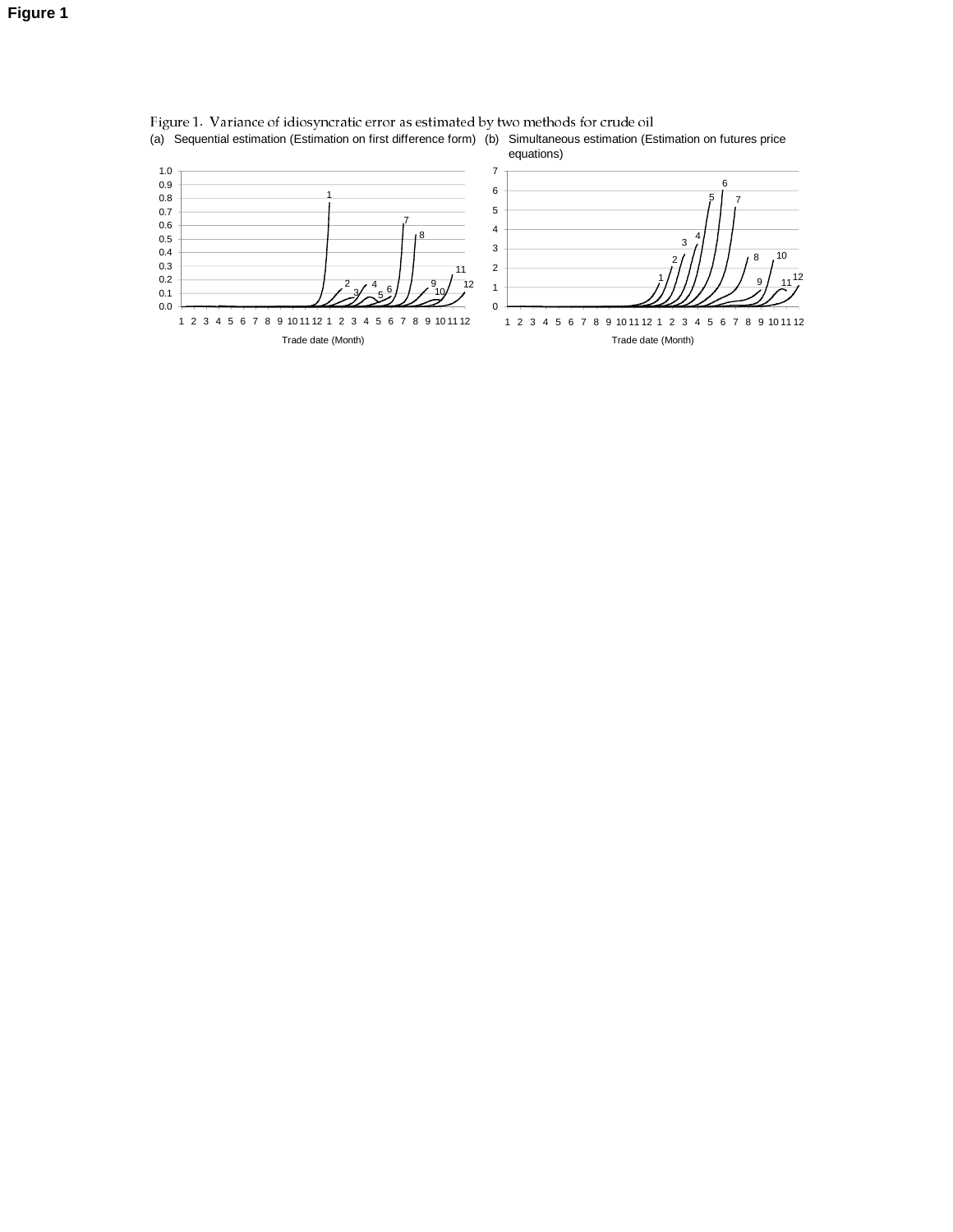

Figure 2. Variance of idiosyncratic error as estimated by two methods for natural gas (a) Sequential estimation (Estimation on first difference form) (b) Simultaneous estimation (Estimation on futures price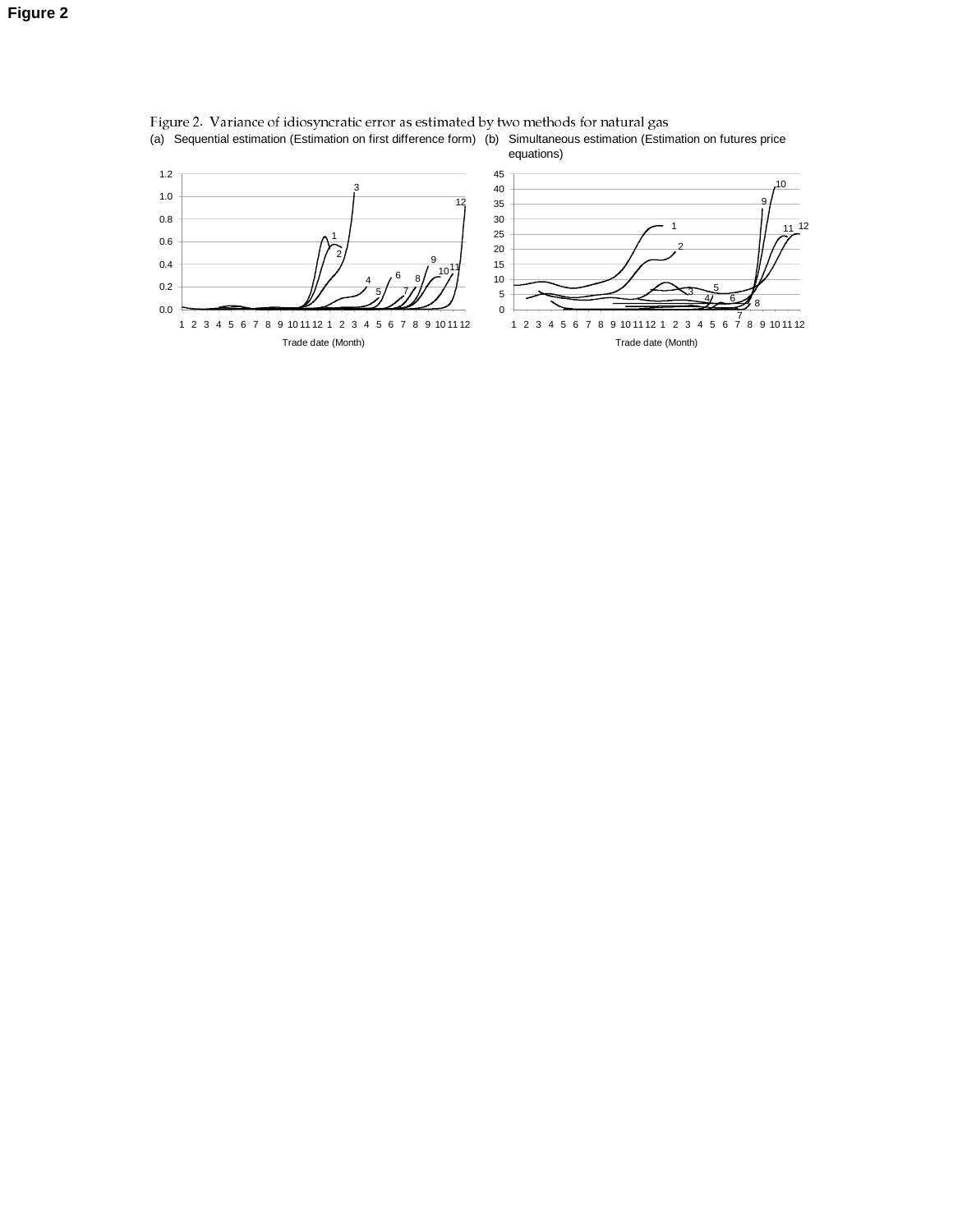

Figure 3. Variance of idiosyncratic error as estimated by two methods for gold (a) Sequential estimation (Estimation on first difference form) (b) Simultaneous estimation (Estimation on futures price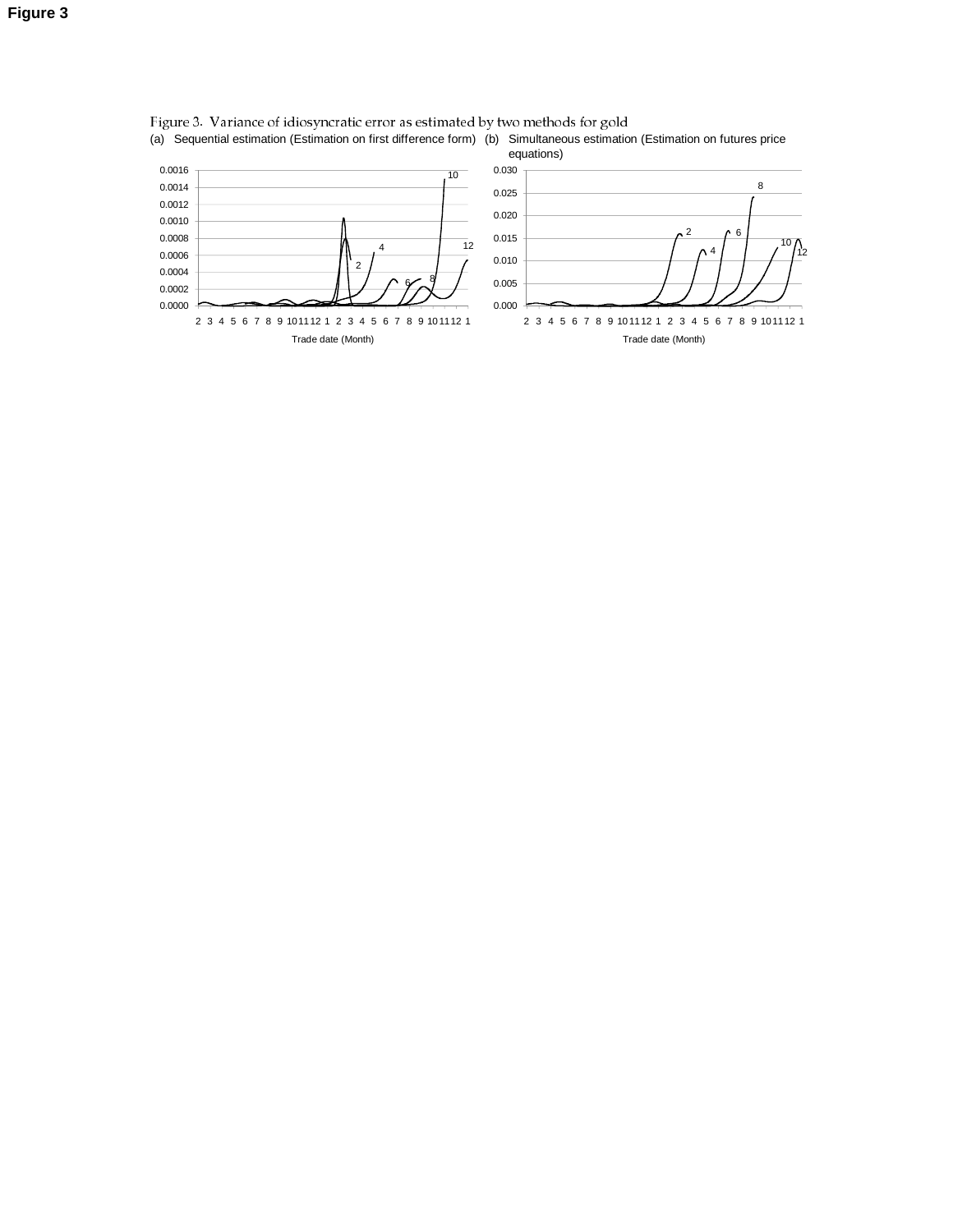

Figure 4. Variance of idiosyncratic error as estimated by two methods for corn (a) Sequential estimation (Estimation on first difference form) (b) Simultaneous estimation (Estimation on futures price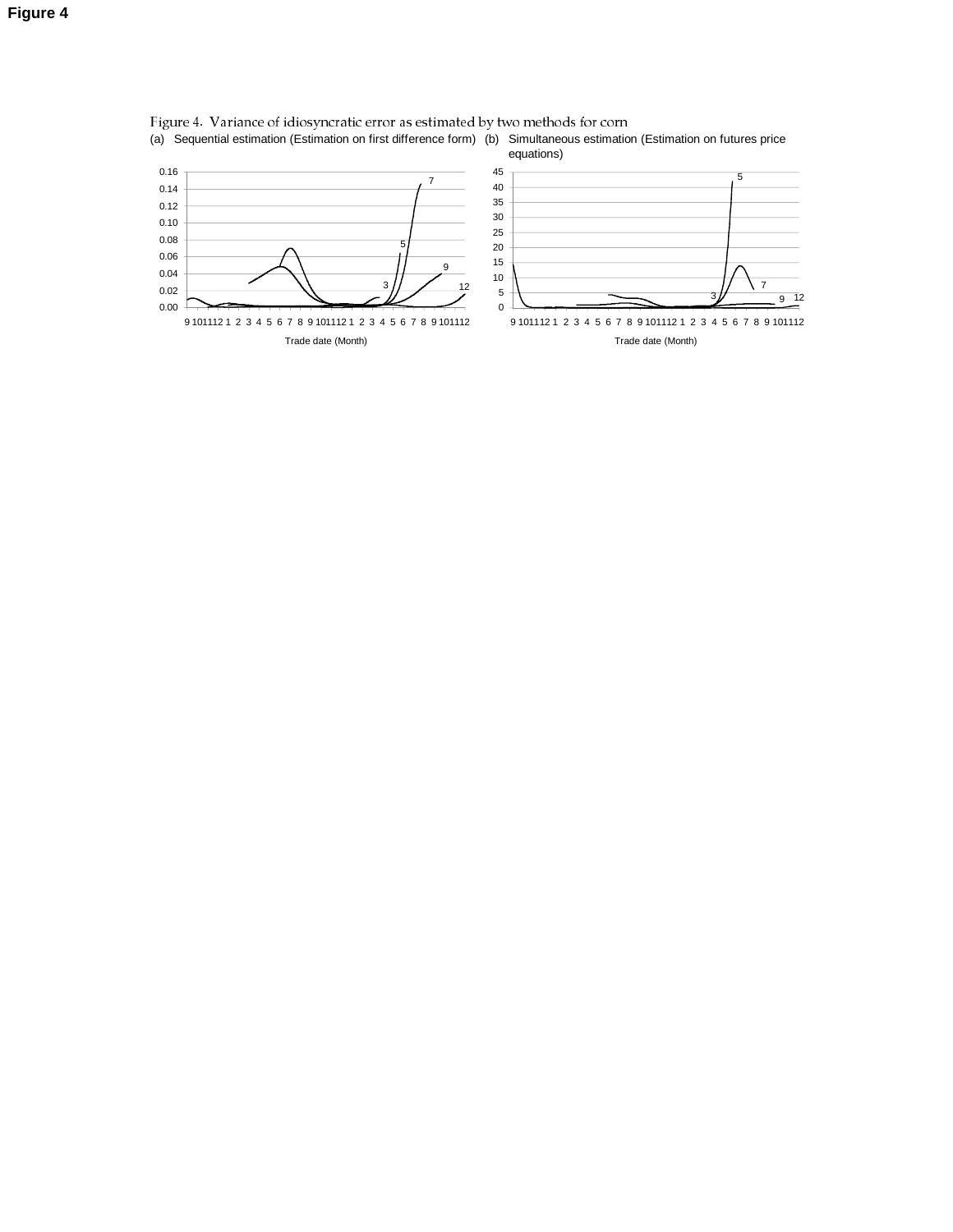

Figure 5. Variance attributable to two common factors (a) Crude Oil (c) Gold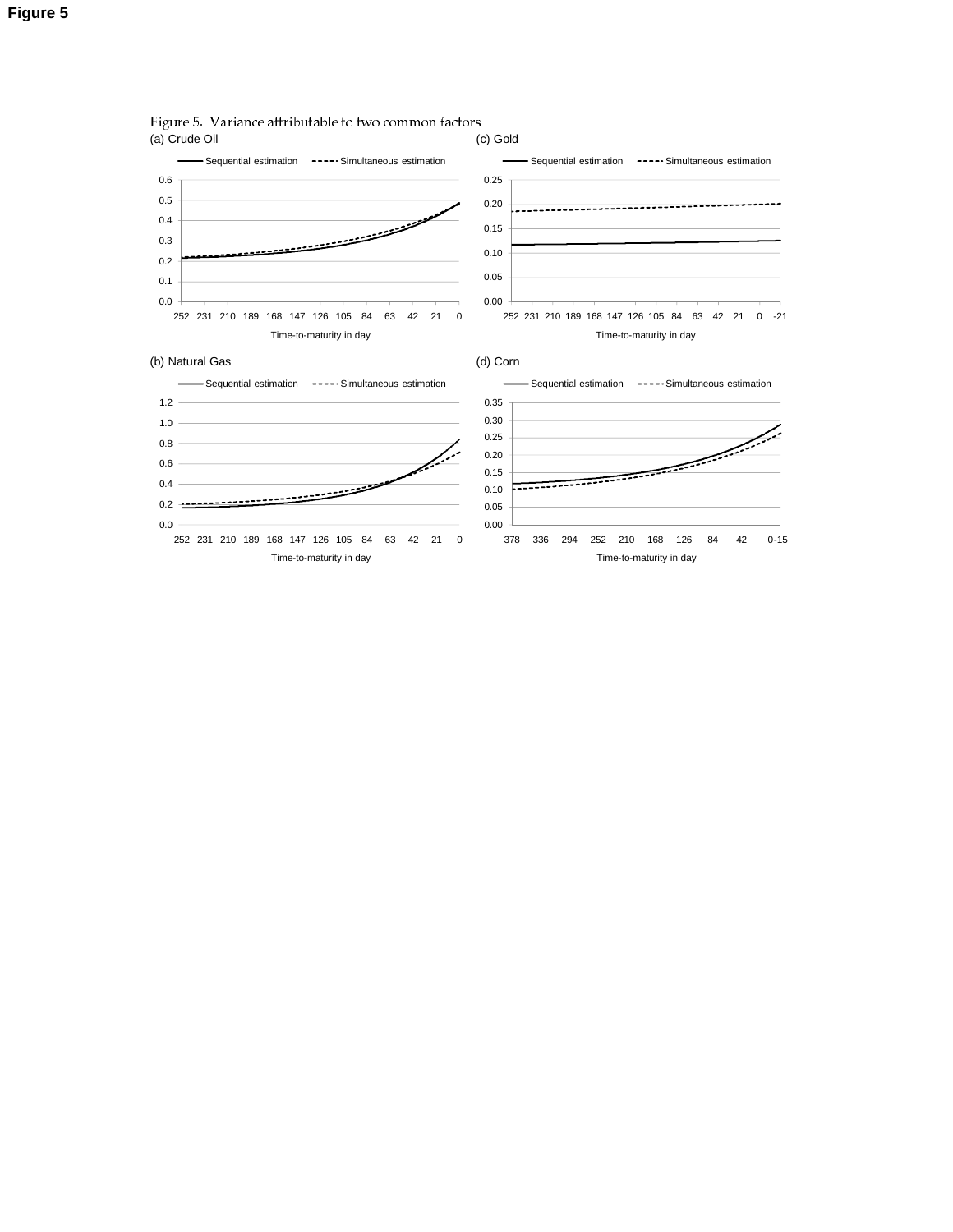|                           | Simultaneous estimation             |           |            | Sequential estimation |           |            |
|---------------------------|-------------------------------------|-----------|------------|-----------------------|-----------|------------|
|                           | Coefficient                         | Srd. Err. | $t$ -ratio | Coefficient           | Srd. Err. | $t$ -ratio |
| Seasonal mean price       |                                     |           |            |                       |           |            |
| January                   | 3.3937                              | 0.0017    | 1989.319   | 3.4094                | 0.0053    | 646.754    |
| February                  | 3.3936                              | 0.0017    | 1996.421   | 3.4093                | 0.0053    | 646.685    |
| March                     | 3.3931                              | 0.0017    | 1999.079   | 3.4087                | 0.0053    | 646.606    |
| April                     | 3.3928                              | 0.0017    | 2003.313   | 3.4084                | 0.0053    | 646.434    |
| May                       | 3.3923                              | 0.0017    | 1999.074   | 3.4080                | 0.0053    | 646.476    |
| June                      | 3.3918                              | 0.0017    | 1999.023   | 3.4074                | 0.0053    | 646.314    |
| July                      | 3.3913                              | 0.0017    | 1989.323   | 3.4067                | 0.0053    | 645.834    |
| August                    | 3.3910                              | 0.0017    | 1982.357   | 3.4064                | 0.0053    | 645.707    |
| September                 | 3.3914                              | 0.0017    | 1984.037   | 3.4067                | 0.0053    | 645.661    |
| October                   | 3.3919                              | 0.0017    | 1985.926   | 3.4073                | 0.0053    | 645.970    |
| November                  | 3.3930                              | 0.0017    | 1990.900   | 3.4087                | 0.0053    | 646.509    |
| December                  | 3.3938                              | 0.0017    | 1990.796   | 3.4095                | 0.0053    | 646.662    |
|                           | Physical dynamics of common factors |           |            |                       |           |            |
| $\mu \times 10^4$         | 0.1827                              | 0.0365    | 5.004      | 0.1780                | 0.0040    | 44.896     |
| $\sigma_1$                | 0.0140                              | 0.0003    | 53.492     | 0.0142                | 0.0003    | 54.206 *   |
| $\sigma_2$                | 0.0169                              | 0.0007    | 25.340     | 0.0167                | 0.0007    | 23.622 *   |
| $\phi$ (= $e^{-\kappa}$ ) | 0.9951                              | 0.0001    | 1.73E+04   | 0.9938                | 0.0003    | 3.35E+03 * |
| $\rho$                    | 0.0000                              | 0.0000    | 0.217      | 0.0132                | 0.0498    | $0.264$ *  |
| Market price of risks     |                                     |           |            |                       |           |            |
| $\lambda_1 \times 10^4$   | 0.2862                              | 0.0361    | 7.928      | 0.3367                | 0.9447    | $0.356$ *  |
| $\lambda_2 \times 10^4$   | 0.3571                              | 0.2572    | 1.389      | 0.3857                | 0.7082    | $0.545*$   |

Table 1. Results of estimating two-factor Gaussian model by two estimation methods: Crude oil<sup>+</sup>

<sup>+</sup> Estimates of the coefficients determining the variance of the measurement error are not included in this table.

\* Parameters are estimated on the first difference model in the first stage of two-step estimation.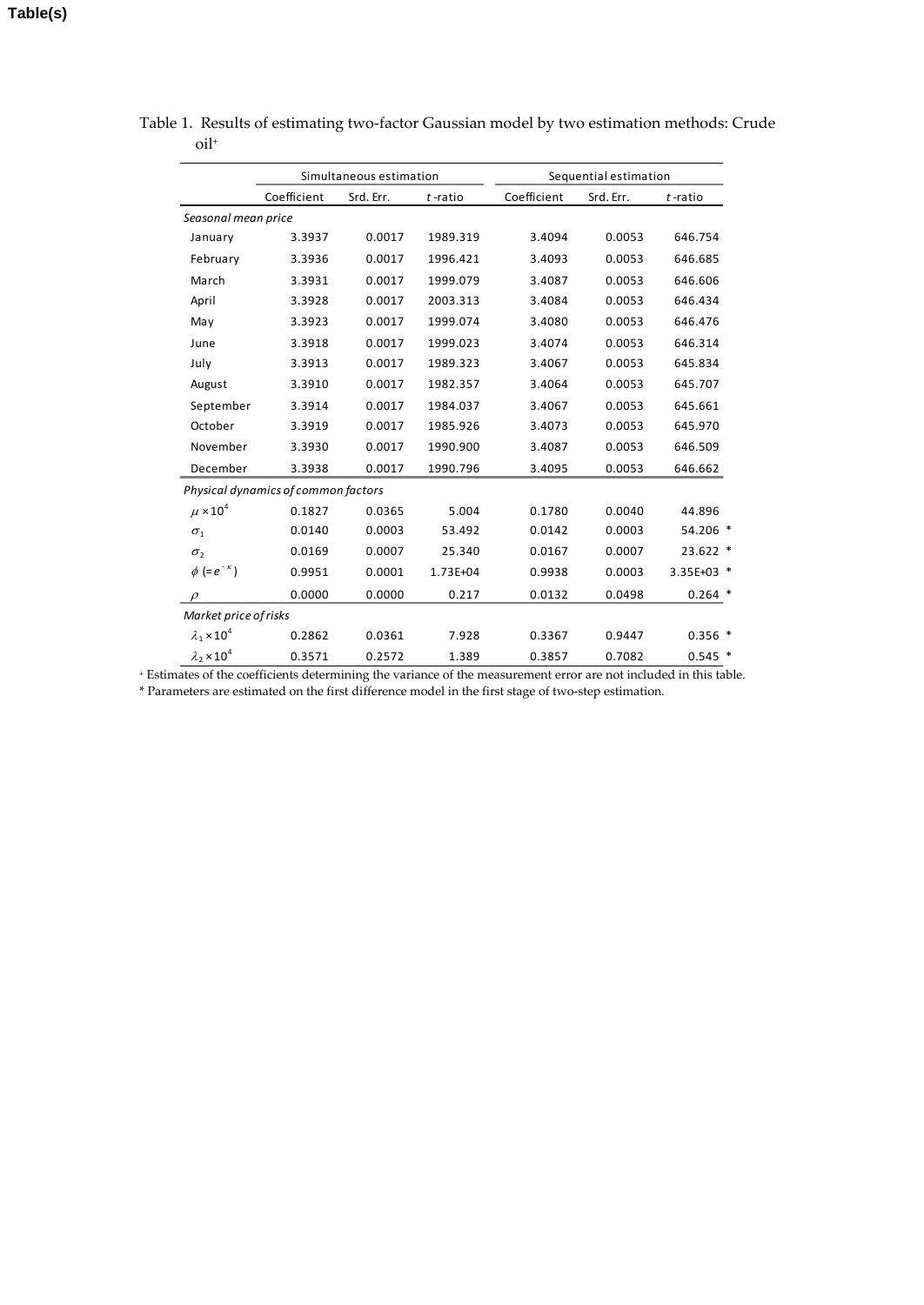|                           |                                     | Simultaneous estimation |            | Sequential estimation |           |              |
|---------------------------|-------------------------------------|-------------------------|------------|-----------------------|-----------|--------------|
|                           | Coefficient                         | Srd. Err.               | $t$ -ratio | Coefficient           | Srd. Err. | $t$ -ratio   |
| Seasonal mean price       |                                     |                         |            |                       |           |              |
| January                   | 0.6568                              | 0.2048                  | 3.207      | 0.7947                | 0.0024    | 335.964      |
| February                  | 0.6087                              | 0.2049                  | 2.970      | 0.7481                | 0.0022    | 336.686      |
| March                     | 0.5459                              | 0.2061                  | 2.648      | 0.6875                | 0.0021    | 321.506      |
| April                     | 0.4753                              | 0.2048                  | 2.321      | 0.6143                | 0.0018    | 341.968      |
| May                       | 0.4635                              | 0.2046                  | 2.265      | 0.6026                | 0.0018    | 342.845      |
| June                      | 0.4657                              | 0.2047                  | 2.275      | 0.6048                | 0.0018    | 340.660      |
| July                      | 0.4705                              | 0.2047                  | 2.299      | 0.6097                | 0.0018    | 330.303      |
| August                    | 0.4773                              | 0.2047                  | 2.331      | 0.6169                | 0.0019    | 326.274      |
| September                 | 0.4829                              | 0.2048                  | 2.358      | 0.6230                | 0.0019    | 325.493      |
| October                   | 0.5023                              | 0.2047                  | 2.454      | 0.6434                | 0.0019    | 340.332      |
| November                  | 0.5665                              | 0.2050                  | 2.764      | 0.7068                | 0.0020    | 352.435      |
| December                  | 0.6321                              | 0.2048                  | 3.086      | 0.7712                | 0.0023    | 340.974      |
|                           | Physical dynamics of common factors |                         |            |                       |           |              |
| $\mu \times 10^4$         | 0.3635                              | 0.1235                  | 2.943      | 0.3322                | 0.0212    | 15.684       |
| $\sigma_1$                | 0.0132                              | 0.0002                  | 53.018     | 0.0123                | 0.0002    | 54.331 *     |
| $\sigma_2$                | 0.0232                              | 0.0005                  | 50.515     | 0.0263                | 0.0005    | 54.932 *     |
| $\phi$ (= $e^{-\kappa}$ ) | 0.9941                              | 0.0002                  | 5432.031   | 0.9925                | 0.0004    | $2.31E+03$ * |
| $\rho$                    | 0.0000                              | 0.0004                  | 0.063      | 0.0000                | 0.0002    | $0.149*$     |
| Market price of risks     |                                     |                         |            |                       |           |              |
| $\lambda_1 \times 10^4$   | 0.6747                              | 0.1267                  | 5.324      | 0.5556                | 0.3187    | $1.743*$     |
| $\lambda_2 \times 10^4$   | $-0.2838$                           | 0.1861                  | $-1.525$   | $-0.3295$             | 0.3429    | $-0.961$ *   |

Table 2. Results of estimating two-factor Gaussian model by two estimation methods: Natural gas<sup>+</sup>

<sup>+</sup> Estimates of the coefficients determining the variance of the measurement error are not included in this table.

\* Parameters are estimated on the first difference model in the first stage of two-step estimation.

|  | Table 3. Results of estimating two-factor Gaussian model by two estimation methods: Gold <sup>+</sup> |  |  |  |  |
|--|-------------------------------------------------------------------------------------------------------|--|--|--|--|
|  |                                                                                                       |  |  |  |  |

|                                          |                                     | Simultaneous estimation                        |            |             | Sequential estimation |                |  |
|------------------------------------------|-------------------------------------|------------------------------------------------|------------|-------------|-----------------------|----------------|--|
|                                          |                                     | Coefficient Srd. Err. $\times$ 10 <sup>2</sup> | $t$ -ratio | Coefficient | Srd. Err.             | $t$ -ratio     |  |
| Seasonal mean price                      |                                     |                                                |            |             |                       |                |  |
| February                                 | 6.3824                              | 0.0042                                         | 1.53E+05   | 6.7263      | 0.1082                | 62.186         |  |
| April                                    | 6.3824                              | 0.0040                                         | 1.58E+05   | 6.7265      | 0.1082                | 62.187         |  |
| June                                     | 6.3825                              | 0.0039                                         | 1.66E+05   | 6.7265      | 0.1082                | 62.188         |  |
| August                                   | 6.3825                              | 0.0039                                         | 1.63E+05   | 6.7264      | 0.1082                | 62.187         |  |
| October                                  | 6.3823                              | 0.0039                                         | 1.62E+05   | 6.7263      | 0.1082                | 62.186         |  |
| December                                 | 6.3823                              | 0.0041                                         | 1.56E+05   | 6.7263      | 0.1082                | 62.186         |  |
|                                          | Physical dynamics of common factors |                                                |            |             |                       |                |  |
| $\mu \times 10^4$                        | $-0.1063$                           | 3.0621                                         | $-3.471$   | $-0.0042$   | 0.0026                | $-1.584$       |  |
| $\sigma_{1}$                             | 0.0110                              | 0.0220                                         | 50.287     | 0.0105      | 0.0002                | 59.251 *       |  |
| $\sigma$                                 | 0.0088                              | 0.0197                                         | 44.968     | 0.0039      | 0.0002                | 20.467 *       |  |
| $\phi$ (= $e^{-\kappa}$ )                | 0.9996                              | 0.0008                                         | 1.26E+05   | 0.9986      | 0.0001                | $1.09E + 04$ * |  |
|                                          | 0.0000                              | 0.0193                                         | 0.131      | 0.0000      | 0.0006                | 0.041          |  |
| Market price of risks                    |                                     |                                                |            |             |                       |                |  |
| $\lambda_1 \times 10^4$                  | $-0.3744$                           | 3.0777                                         | $-12.164$  | $-0.1991$   | 0.3347                | $-0.595$ *     |  |
| $\lambda$ <sub>2</sub> × 10 <sup>4</sup> | $-0.2036$                           | 0.8914                                         | $-22.840$  | 0.0975      | 0.2111                | $0.462*$       |  |

<sup>+</sup> Estimates of the coefficients determining the variance of the measurement error are not included in this table.

\* Parameters are estimated on the first difference model in the first stage of two-step estimation.